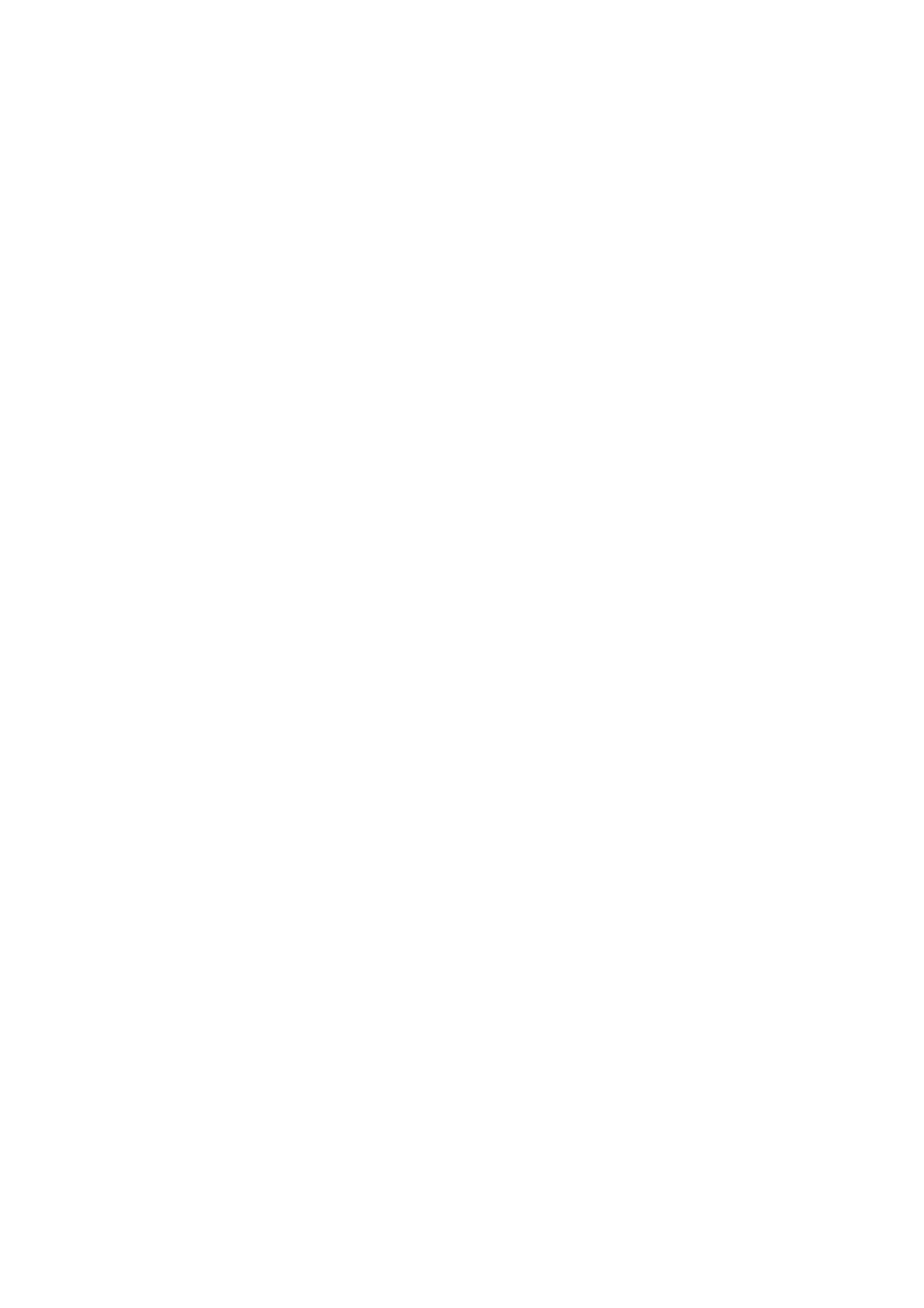Western Australia

# **Fiona Stanley Hospital By-laws 2014**

# **Contents**

# **Part 1 — Preliminary**

- 1. Citation
- 2. Commencement
- 3. Terms used

# **Part 2 — Trespass and order**

- 4. No entry without cause
- 5. Directions as to use of certain areas
- 6. Liquor
- 7. Smoking
- 8. Disorderly persons may be expelled from site

# **Part 3 — Traffic control**

#### **Division 1 — Driving and use of vehicles**

- 9. Driving of vehicles
- 10. Driver to obey reasonable direction
- 11. Speed limits
- 12. Giving way
- 13. No instruction or repairs on site

#### **Division 2 — Parking**

- 14. Parking to be in parking spaces only
- 15. Signs to be obeyed
- 16. Parking in parking spaces
- 17. Types of parking areas
- 18. Parking in ticket parking area or boom gate controlled ticket parking area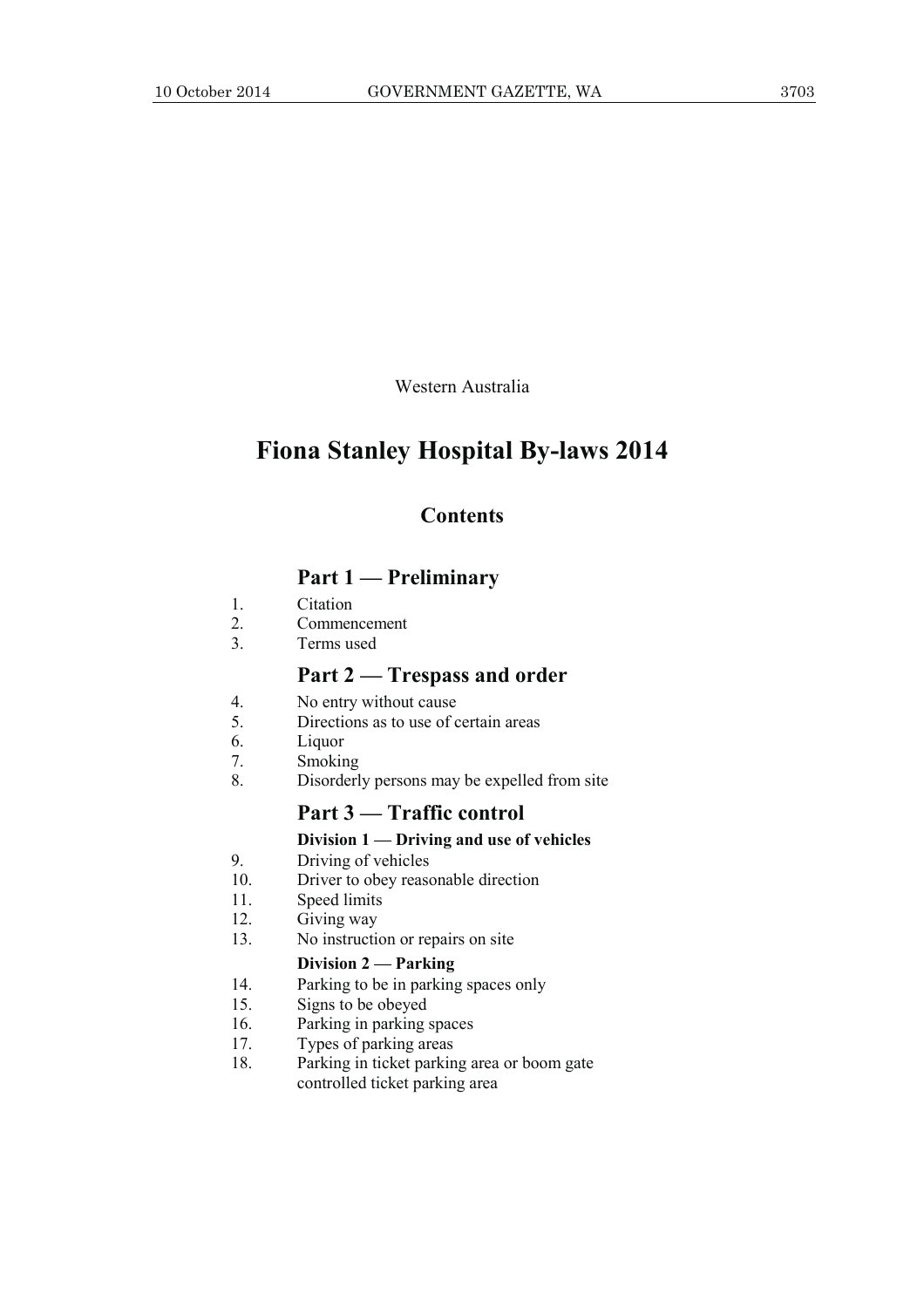#### *Fiona Stanley Hospital By-laws 2014*

#### **Contents**

- 19. Parking in paid staff parking area
- 20. Parking in permit parking area
- 21. Parking permits
- 22. Application for parking permit
- 23. Fees for parking permits
- 24. Cancellation of parking permit
- 25. Refund of parking permit fees

# **Part 4 — Infringement notices**

- 26. Terms used
- 27. Infringement notices
- 28. Withdrawal of infringement notice
- 29. Authorised persons to have certificate
- 30. Authorised persons only to endorse or alter infringement notices
- 31. Restriction on removal of infringement notices

# **Part 5 — General**

- 32. Removal of vehicles
- 33. Registered owner may be treated as being driver or person in charge of vehicle at time of offence
- 34. Other offences

# **Schedule 1 — Fees**

# **Schedule 2 — Infringement notices and modified penalties**

**Schedule 3 — Forms**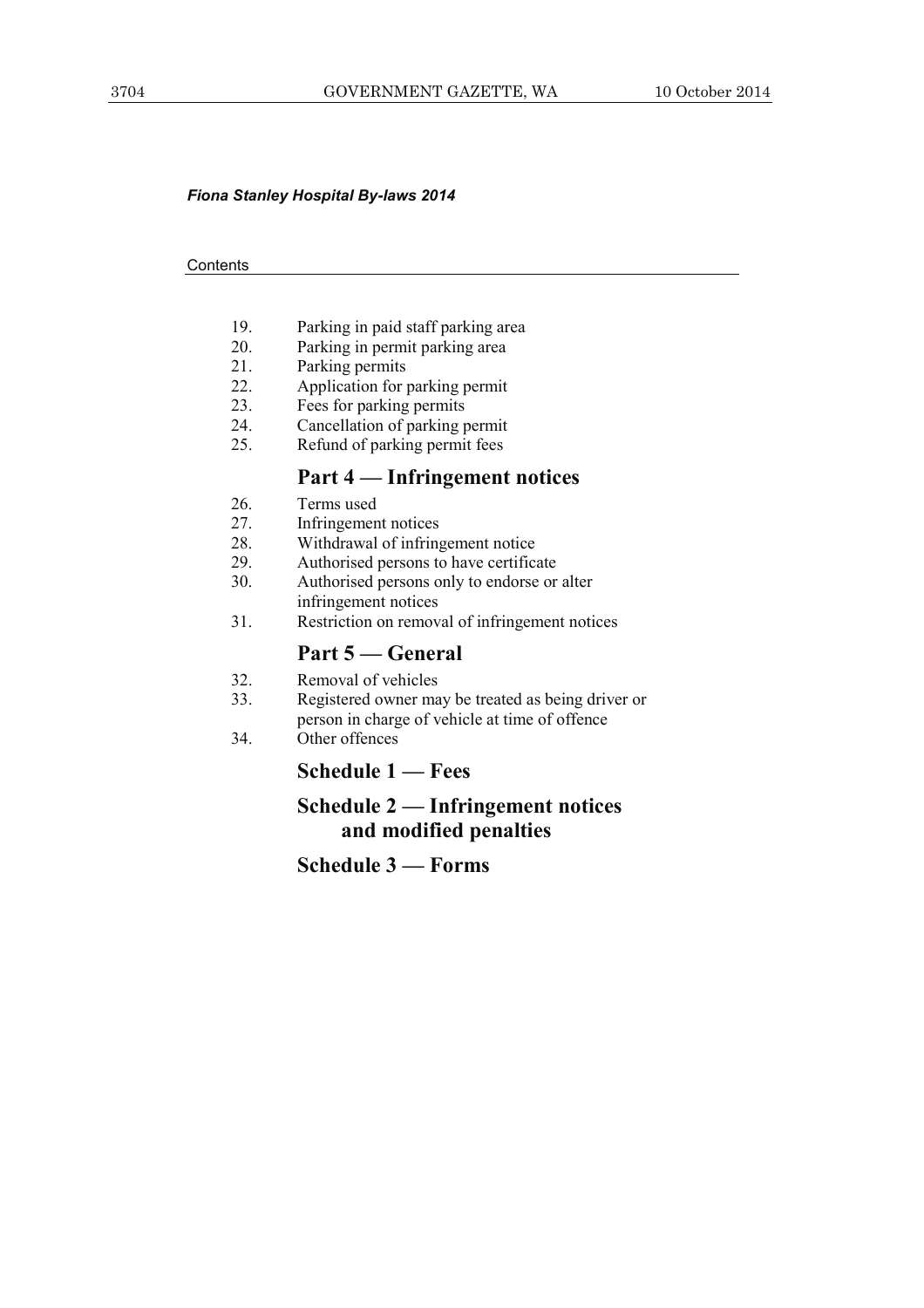Hospitals and Health Services Act 1927

# **Fiona Stanley Hospital By-laws 2014**

Made under section 22 of the Act by the Minister in his capacity as the board of the Fiona Stanley Hospital.

# **Part 1 — Preliminary**

#### **1. Citation**

These by-laws are the *Fiona Stanley Hospital By-laws 2014*.

#### **2. Commencement**

These by-laws come into operation as follows —

- (a) by-laws 1 and  $2$  on the day on which these by-laws are published in the *Gazette*;
- (b) the rest of the by-laws on the day after that day.

#### **3. Terms used**

(1) In these by-laws, unless the contrary intention appears —

*approved* means approved by the chief executive officer;

*authorised person* means an officer or servant of the board authorised in writing by the chief executive officer for the purpose of these by-laws;

*board* means the board of the Hospital;

*chief executive officer* means the person in charge of the day-to-day management of the affairs of the Hospital;

*driver*, in relation to a vehicle, includes a rider;

*Hospital* means the Fiona Stanley Hospital;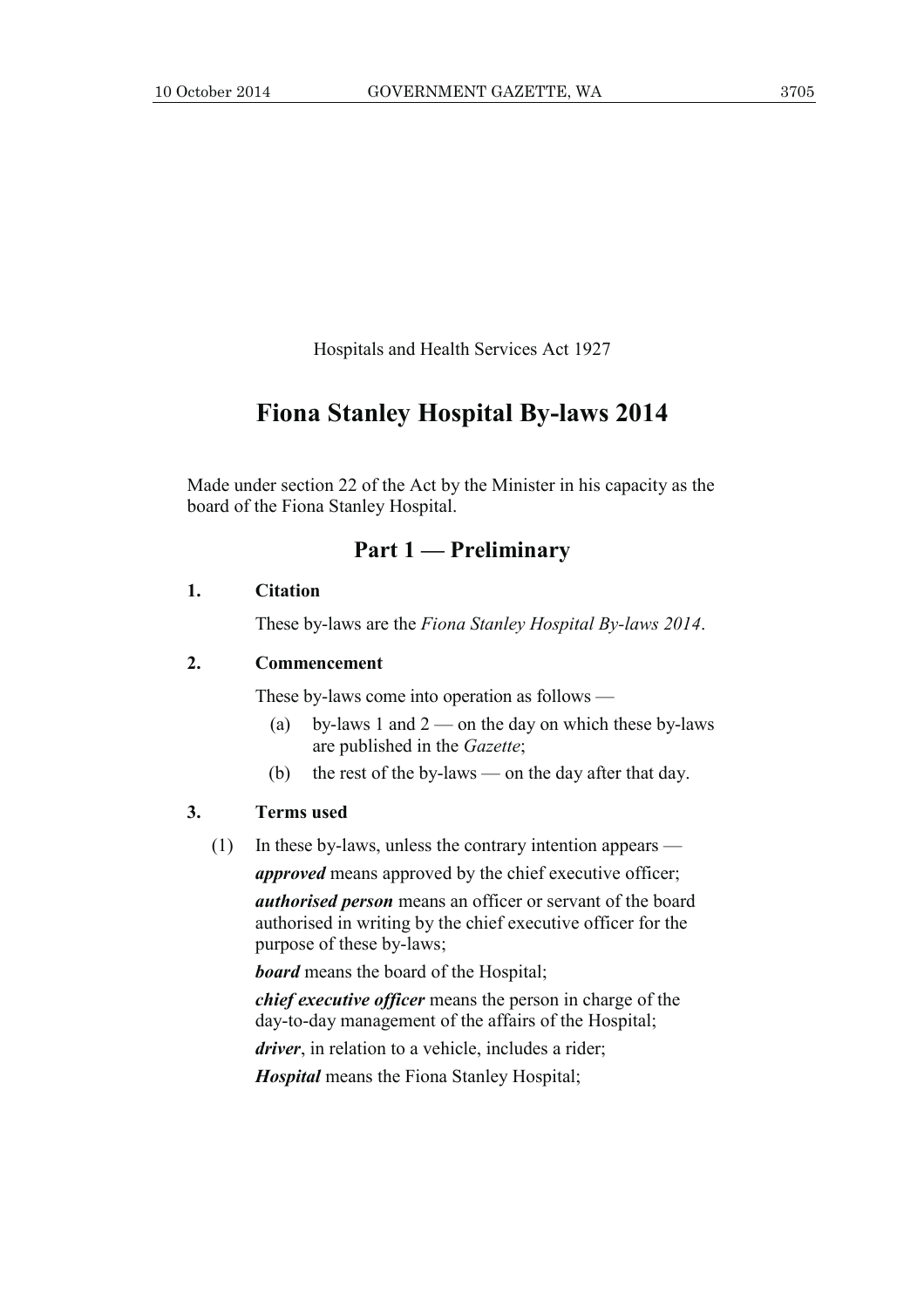#### *Fiona Stanley Hospital By-laws 2014*  **Part 1** Preliminary

**bl. 3**

*officer or servant of the board* includes —

- (a) a person engaged by the board under section 19(1) of the Act to perform functions on its behalf; and
- (b) an employee of a person engaged by the board under section 19(1)(b) of the Act to perform functions on its behalf;

*parking facility* means land or a structure on the site that contains a parking space;

*parking permit* means a permit granted under by-law 21(2);

*parking space* means a section whether in a parking facility or not that is marked by means of painted lines or metallic studs or similar devices for the purpose of indicating where a vehicle may be parked, whether or not a parking permit or a ticket is required in relation to the parking of the vehicle;

*prescribed fee*, in relation to a matter, means the fee specified for that matter in Schedule 1;

*registered owner*, in relation to a vehicle, means the person who is the holder of the vehicle licence issued under the *Road Traffic Act 1974* in respect of the vehicle;

*roadway* means a part of the site set aside for use by vehicular traffic, notwithstanding that it may not be a road within the definition of the *Road Traffic Act 1974*, but excludes a parking facility;

*sign* means a marking, notice or sign that is marked, erected or displayed by or with the authority of the chief executive officer;

*site* means the land in Lot 511 on Deposited Plan 66734, being part of Reserve 42037;

*speed restriction sign* means a sign, in or adjacent to a roadway or a parking facility, that displays a number;

*ticket* means a ticket from a ticket vending machine showing —

(a) the day of issue of the ticket; and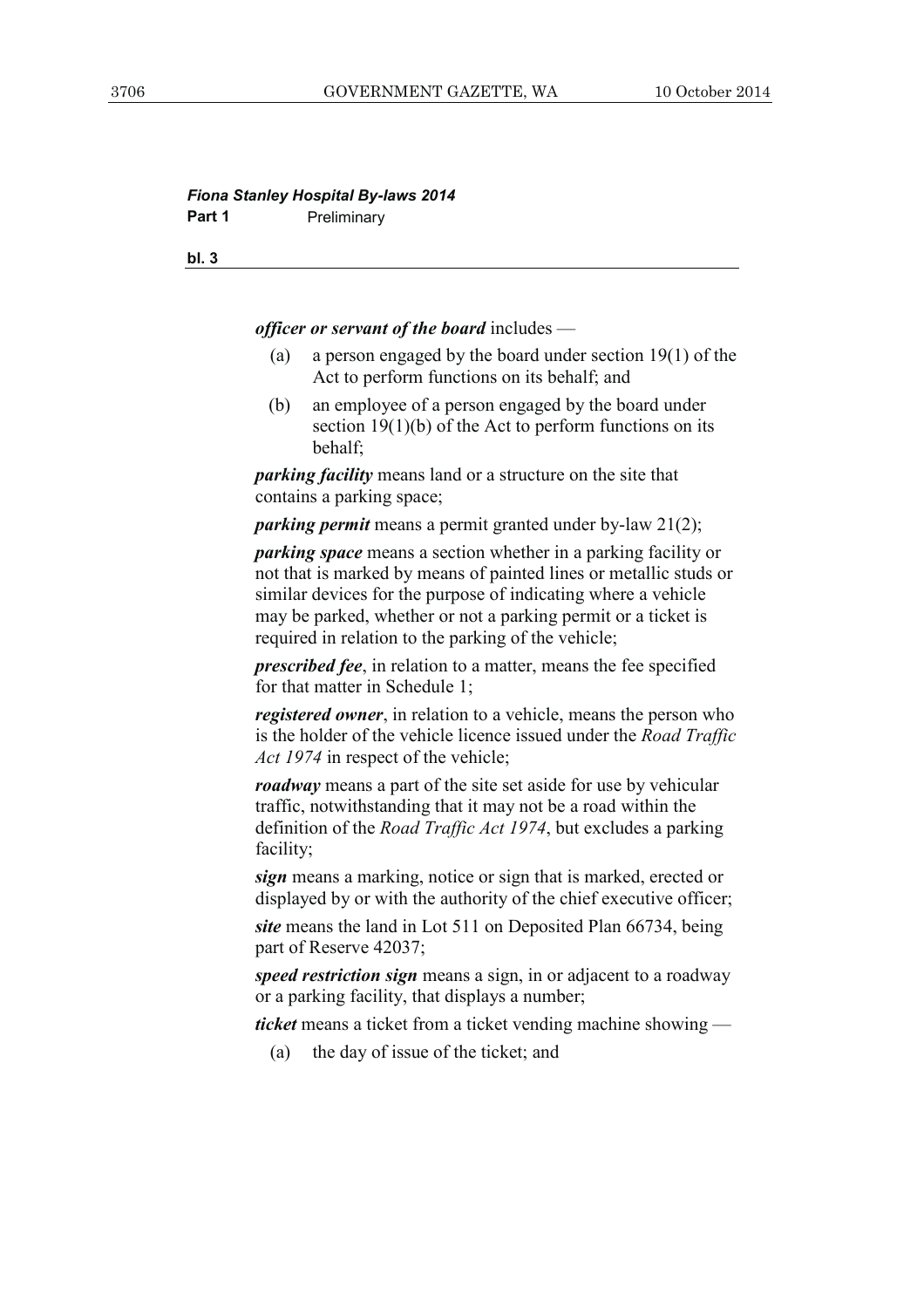**bl. 3**

 (b) the time of issue or expiry, or the time of issue and expiry, of the ticket;

*ticket vending machine* means a machine situated in a parking facility which issues a ticket;

*vehicle* has the meaning given in the *Road Traffic Act 1974* section 5.

- (2) A reference in these by-laws to *permission* is a reference to permission that is —
	- (a) given by the chief executive officer or an authorised person; and
	- (b) in writing; and
	- (c) obtained and not revoked prior to the performing of the act that is the subject of the permission.
- (3) For the purposes of these by-laws, other than by-law 18(3) and (6), an officer or servant of the board is to be treated as having the permission referred to in sub-bylaw (2).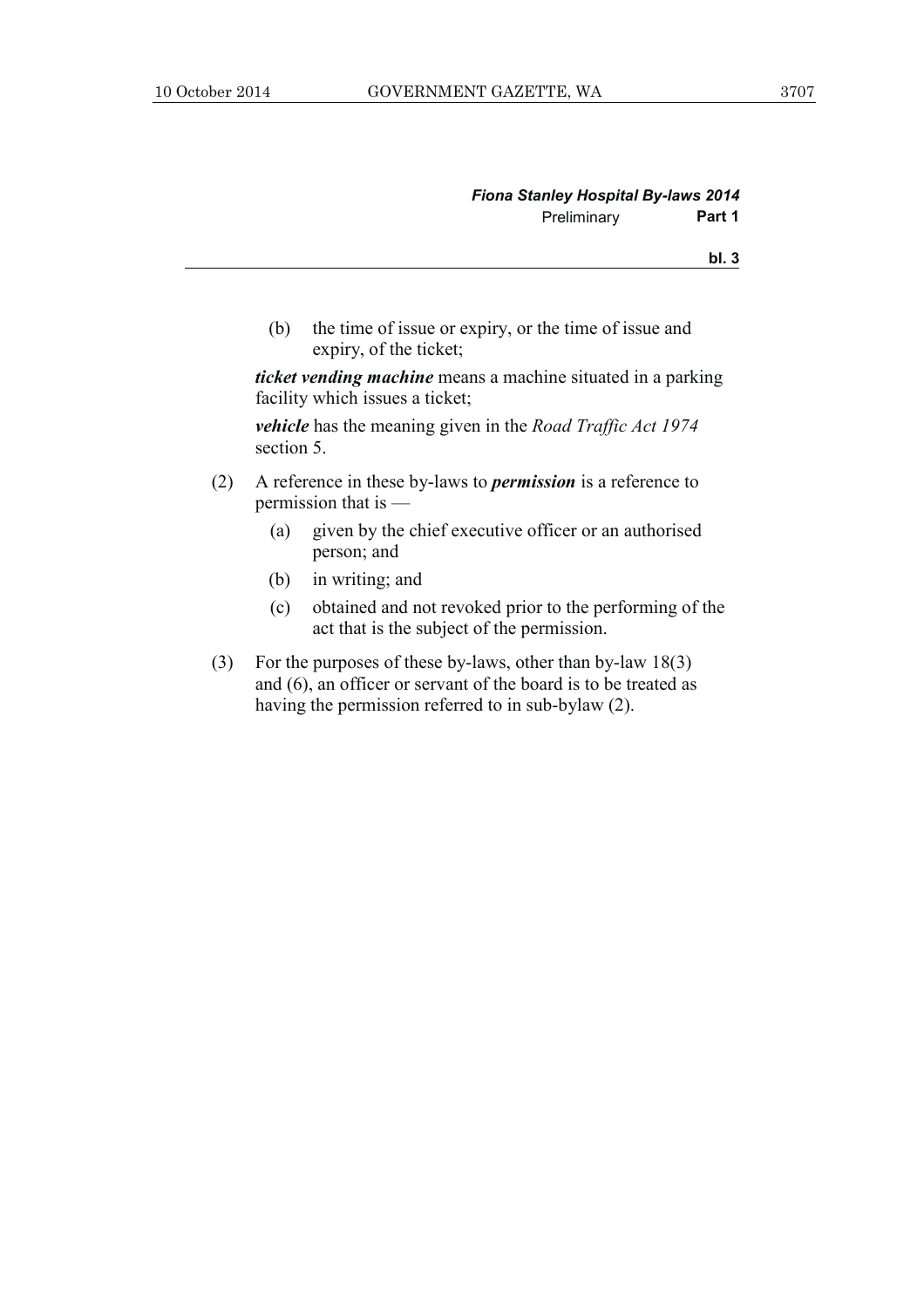# *Fiona Stanley Hospital By-laws 2014*  **Part 2 Trespass and order**

**bl. 4**

# **Part 2 — Trespass and order**

#### **4. No entry without cause**

 A person must not enter or remain on the site without a reasonable excuse.

Penalty: a fine of \$50.

# **5. Directions as to use of certain areas**

 $(1)$  In this by-law —

*specified* means specified in the sign containing the direction.

- (2) An authorised person may, by means of a sign, direct that a specified part of the site is open to members of the public or a specified section of the public.
- (3) A direction under this by-law may be made subject to specified conditions.
- (4) The chief executive officer may cancel or vary a direction or condition under this by-law.
- (5) A person must not contravene a direction under this by-law. Penalty: a fine of \$50.

## **6. Liquor**

 A person must not bring any alcoholic beverage onto the site, unless the person has permission to do so. Penalty: a fine of \$50.

# **7. Smoking**

 A person must not smoke on the site. Penalty: a fine of \$50.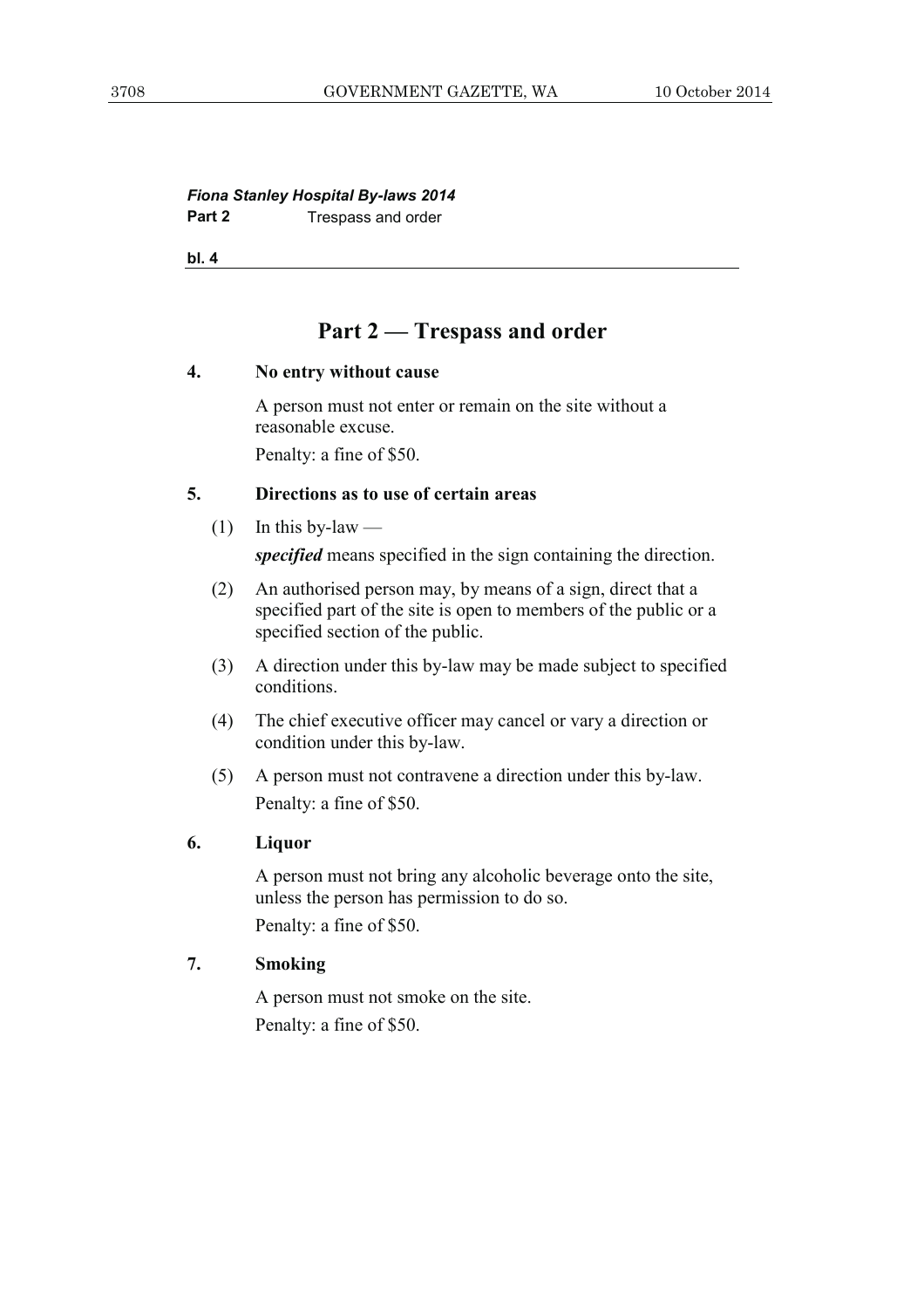#### *Fiona Stanley Hospital By-laws 2014*  Trespass and order **Part 2**

**bl. 8**

# **8. Disorderly persons may be expelled from site**

 A person who does either of the following on the site may be expelled from the site —

- (a) uses abusive language;
- (b) behaves in a manner that is indecent, disorderly or inappropriate.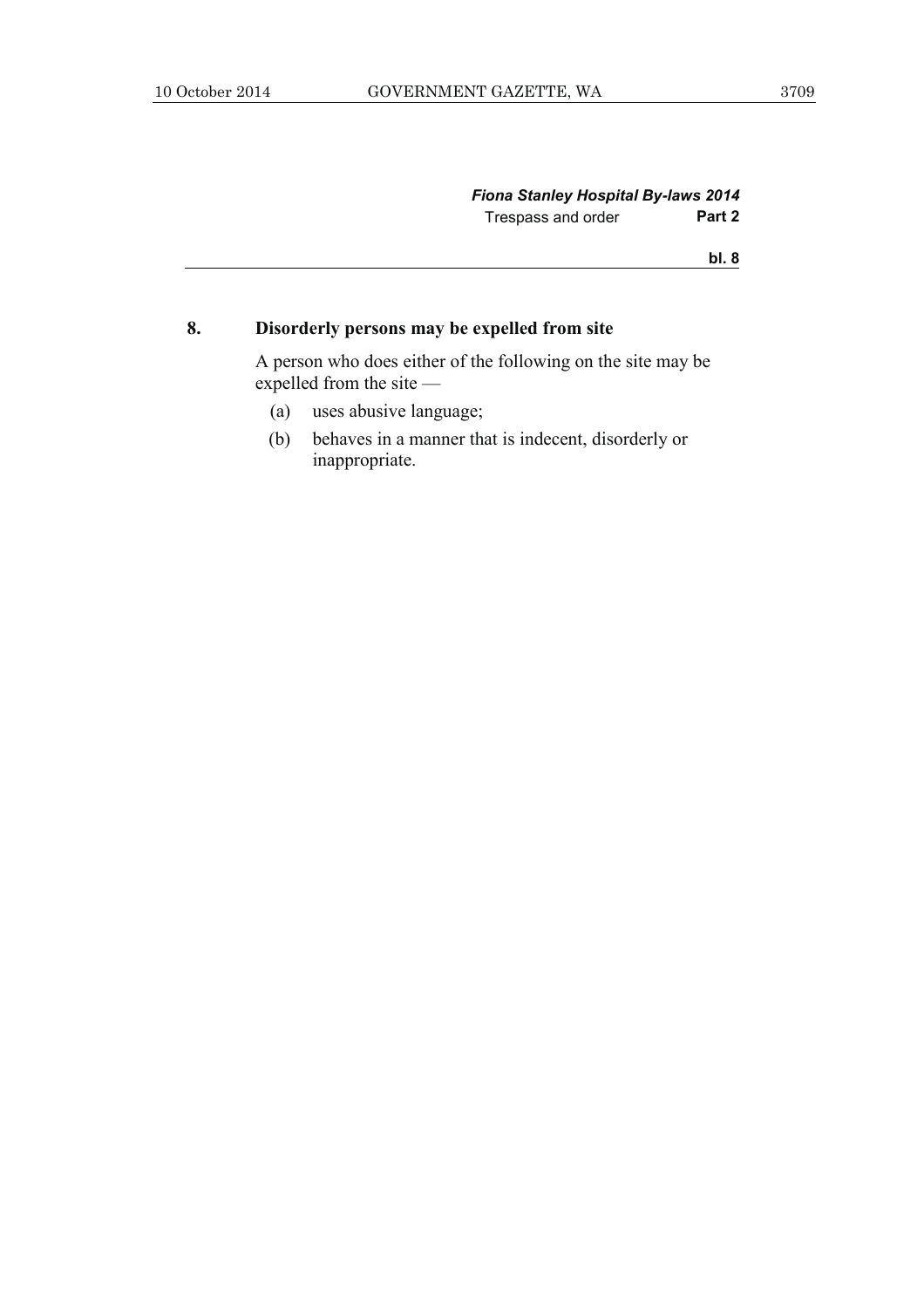| <b>Fiona Stanley Hospital By-laws 2014</b> |                             |  |
|--------------------------------------------|-----------------------------|--|
| Part 3                                     | Traffic control             |  |
| <b>Division 1</b>                          | Driving and use of vehicles |  |
| bl. 9                                      |                             |  |

# **Part 3 — Traffic control**

## **Division 1 — Driving and use of vehicles**

# **9. Driving of vehicles**

 (1) A person must not drive or bring a vehicle onto a part of the site that is not a roadway or a parking facility, unless the person has permission to do so.

Penalty: a fine of \$50.

 (2) A person must not drive or bring a vehicle that has an unladen weight of more than 4 tonnes onto the site, unless the person has permission to do so.

Penalty: a fine of \$50.

 (3) A person must not drive, use or stand a vehicle in a part of the site contrary to a direction in a sign that relates to that part of the site.

Penalty: a fine of \$50.

 (4) This by-law does not apply to a vehicle that is an emergency vehicle.

## **10. Driver to obey reasonable direction**

 The driver of a vehicle is to obey an authorised person's reasonable direction in relation to the parking or movement of the vehicle on the site, despite that direction being different from a direction in a sign.

Penalty: a fine of \$50.

## **11. Speed limits**

- (1) A person must not drive a vehicle on a roadway or parking facility —
	- (a) if a speed restriction sign is displayed in relation to a part of a roadway or parking facility, at a speed exceeding the speed indicated by the speed restriction sign; or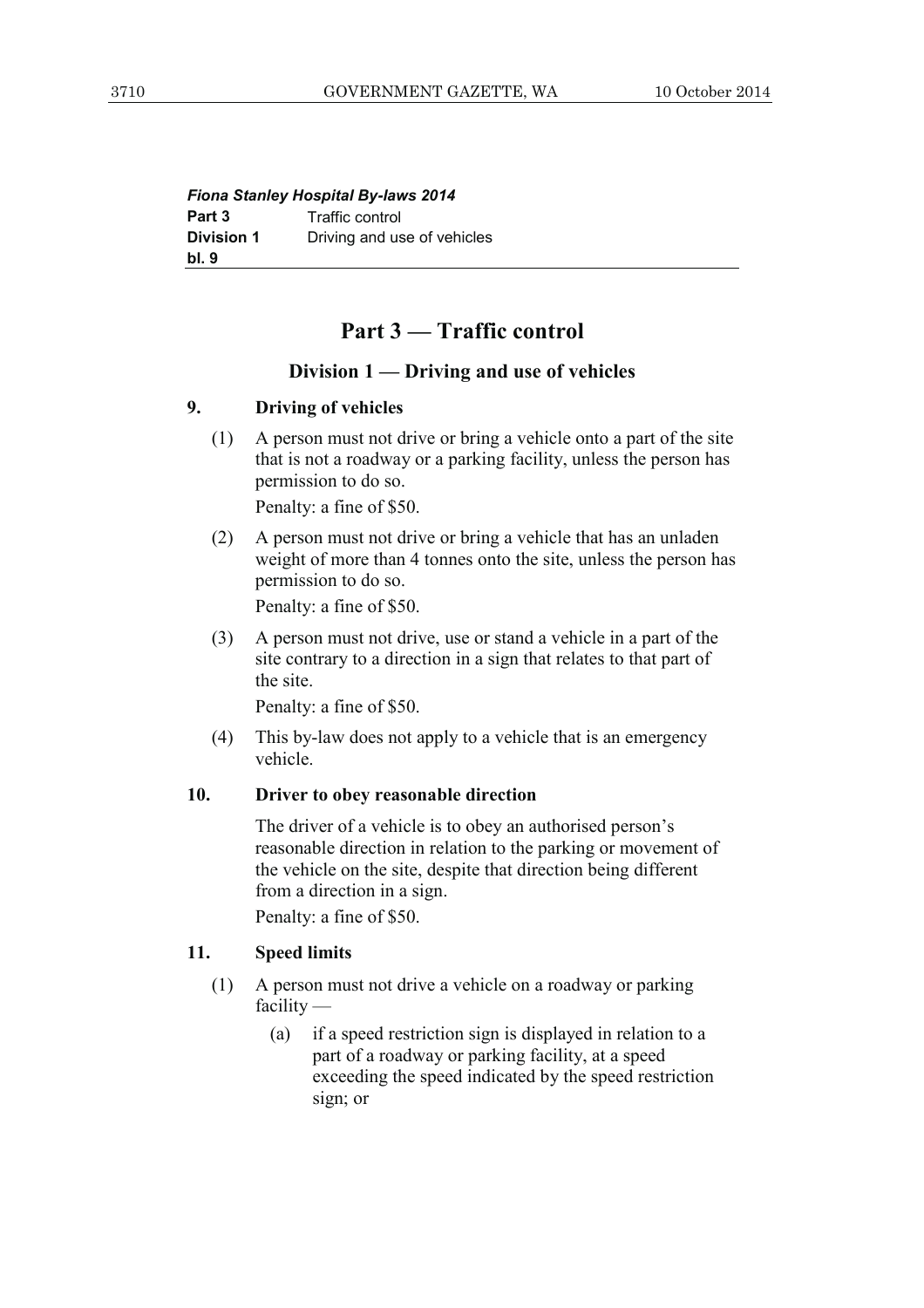|                   | <b>Fiona Stanley Hospital By-laws 2014</b> |
|-------------------|--------------------------------------------|
| Part 3            | Traffic control                            |
| <b>Division 2</b> | Parking                                    |
| bl. 12            |                                            |

 (b) if no speed restriction sign is displayed, at a speed exceeding 10 km/h.

Penalty: a fine of \$50.

 (2) Sub-bylaw (1) does not apply to the driving of an emergency vehicle.

#### **12. Giving way**

 The driver of a vehicle that is entering or about to enter a parking facility is to give way to a vehicle that is leaving the parking facility.

Penalty: a fine of \$50.

# **13. No instruction or repairs on site**

A person must not —

- (a) drive a vehicle on the site for the purpose of giving or receiving driving instructions; or
- (b) repair or adjust a vehicle on the site, except in an emergency.

Penalty: a fine of \$50.

## **Division 2 — Parking**

#### **14. Parking to be in parking spaces only**

 A person must not park a vehicle on the site unless the vehicle is parked in a parking space.

Penalty: a fine of \$50.

## **15. Signs to be obeyed**

 A person must not park, stand or move a vehicle on the site contrary to a direction in a sign.

Penalty: a fine of \$50.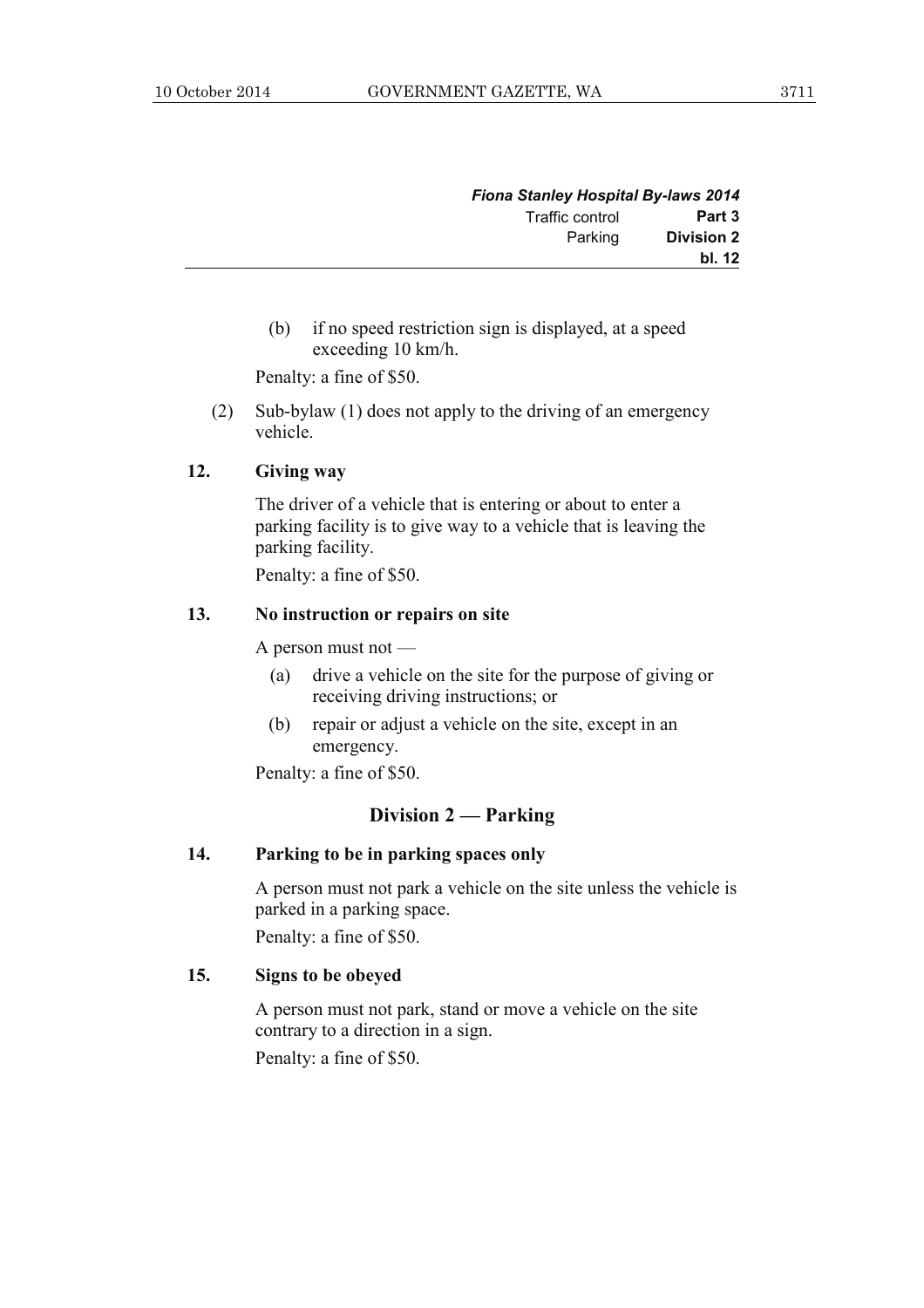| <b>Fiona Stanley Hospital By-laws 2014</b> |                 |  |  |
|--------------------------------------------|-----------------|--|--|
| Part 3                                     | Traffic control |  |  |
| <b>Division 2</b>                          | Parking         |  |  |
| bl. 16                                     |                 |  |  |

#### **16. Parking in parking spaces**

 $(1)$  In this by-law —

*specified* means specified in a sign.

- (2) A sign may contain a direction that parking in a parking space, parking facility or part of a parking facility is set aside for —
	- (a) a specified vehicle or specified class of vehicle; or
	- (b) the vehicle of a specified person or specified class of persons; or
	- (c) parking of vehicles for a specified period of time; or
	- (d) parking of vehicles for a maximum period of time as is specified.
- (3) A person must not park, stand or move a vehicle in a parking space or a parking facility contrary to a direction in a sign. Penalty: a fine of \$50.

## **17. Types of parking areas**

- (1) The chief executive officer may set aside a parking facility or part of a parking facility as —
	- (a) a ticket parking area or a boom gate controlled ticket parking area for the purposes of by-law 18; or
	- (b) a paid staff parking area for the purposes of by-law 19; or
	- (c) a permit parking area for the purposes of by-law 20.
- (2) An area set aside under sub-bylaw (1) must be identified as such by a sign or signs.

# **18. Parking in ticket parking area or boom gate controlled ticket parking area**

 $(1)$  In this by-law —

*boom gate controlled ticket parking area* means a boom gate controlled ticket parking area set aside under by-law 17(1)(a);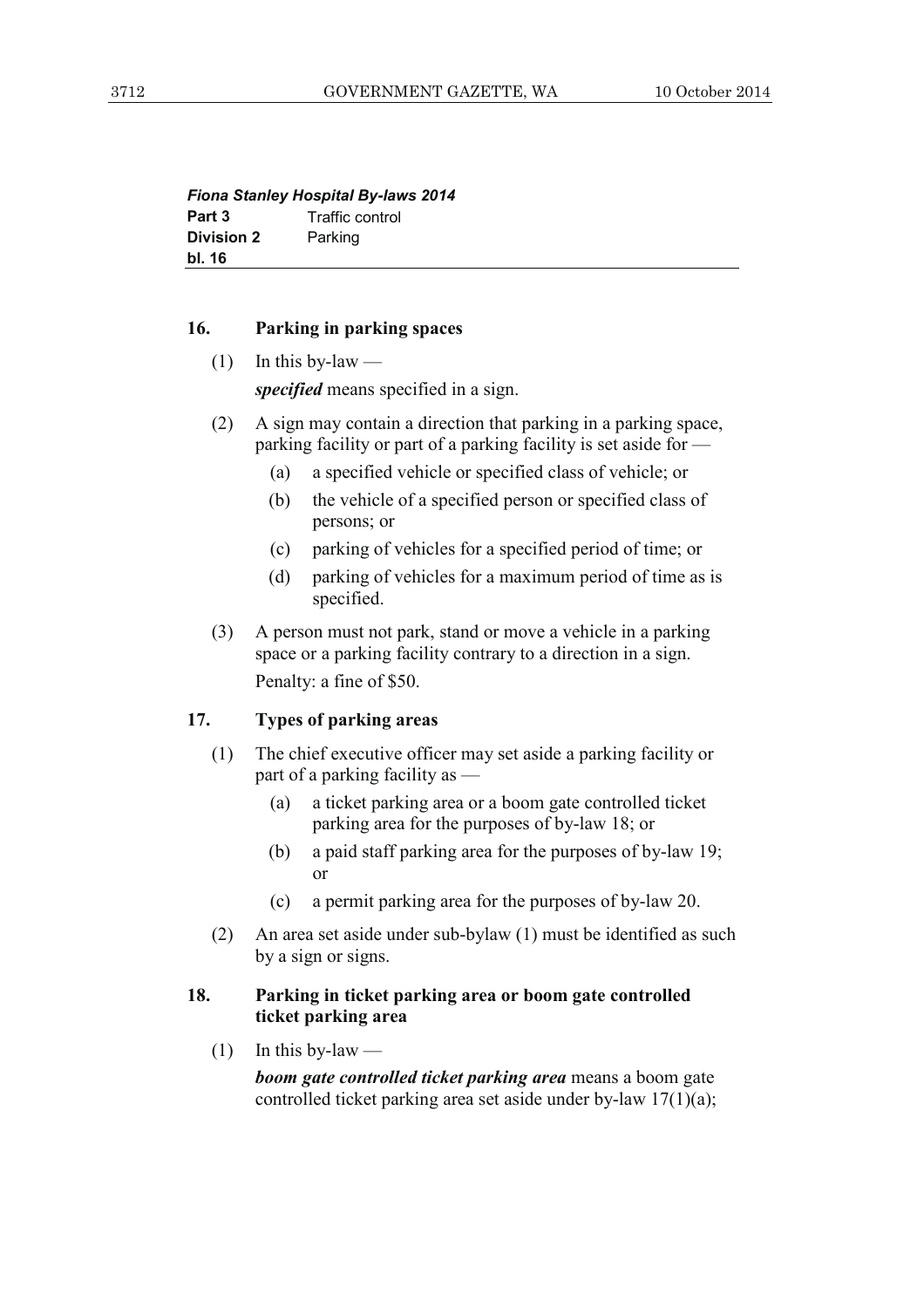| <b>Fiona Stanley Hospital By-laws 2014</b> |                 |  |
|--------------------------------------------|-----------------|--|
| Part 3                                     | Traffic control |  |
| <b>Division 2</b>                          | Parking         |  |
| bl. 18                                     |                 |  |

*ticket parking area* means a ticket parking area set aside under by-law  $17(1)(a)$ .

- (2) A person must not park a vehicle in a ticket parking area unless —
	- (a) the person has purchased a ticket by paying the prescribed fee for the length of time for which the vehicle is to be parked; and
	- (b) if a sign in the parking area requires that the ticket be displayed in the vehicle — the ticket is displayed as required.

Penalty: a fine of \$50.

- (3) A person does not commit an offence under sub-bylaw (2) if
	- (a) the person has permission to park in the ticket parking area; and
	- (b) if a sign in the parking area requires that a ticket be displayed in the vehicle — the permission is displayed as required as if it were a ticket.
- (4) A person must not drive a vehicle into or park a vehicle in a boom gate controlled ticket parking area unless the person has obtained a ticket from a ticket vending machine situated at the entrance to the parking area.

Penalty: a fine of \$50.

 (5) A person must not remove a vehicle from a boom gate controlled ticket parking area without paying the prescribed fee for the length of time for which the vehicle has been parked.

Penalty: a fine of \$50.

- (6) A person does not commit an offence under sub-bylaw (4) or (5) if the person —
	- (a) has permission to park in the boom gate controlled ticket parking area; and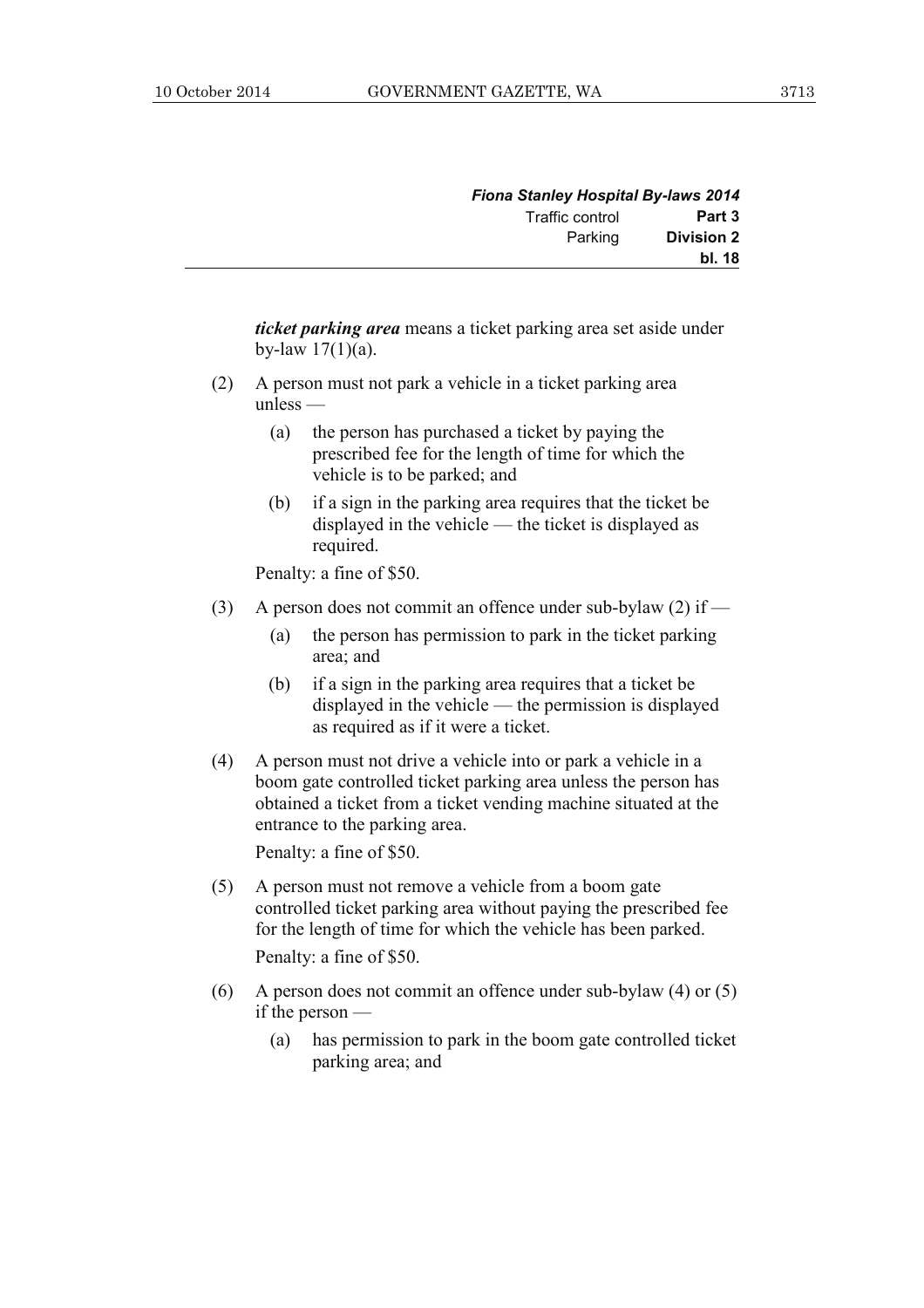| <b>Fiona Stanley Hospital By-laws 2014</b> |                 |  |  |
|--------------------------------------------|-----------------|--|--|
| Part 3                                     | Traffic control |  |  |
| <b>Division 2</b>                          | Parking         |  |  |
| bl. 19                                     |                 |  |  |

- (b) produces the permission for inspection when requested to do so by an authorised person.
- (7) A person who has parked a vehicle in a ticket parking area or a boom gate controlled ticket parking area must not leave the site while the vehicle is parked there.

Penalty: a fine of \$50.

# **19. Parking in paid staff parking area**

 $(1)$  In this by-law —

*eligible staff member* means a person who is in a class of persons determined by the chief executive officer under sub-bylaw  $(5)$ ;

*paid staff parking area* means an area set aside under by-law 17(1)(b).

 (2) A person must not park a vehicle in a paid staff parking area unless the person is an eligible staff member.

Penalty: a fine of \$50.

 (3) An eligible staff member who parks a vehicle in a paid staff parking area must pay the prescribed fee for the length of time for which the vehicle has been parked before removing the vehicle from the parking area.

Penalty: a fine of \$50.

- (4) A fee payable under this by-law is to be paid in an approved manner.
- (5) The chief executive officer may determine classes of persons who are eligible to park in paid staff parking areas.

#### **20. Parking in permit parking area**

 $(1)$  In this by-law —

*permit parking area* means an area set aside under by-law  $17(1)(c)$ .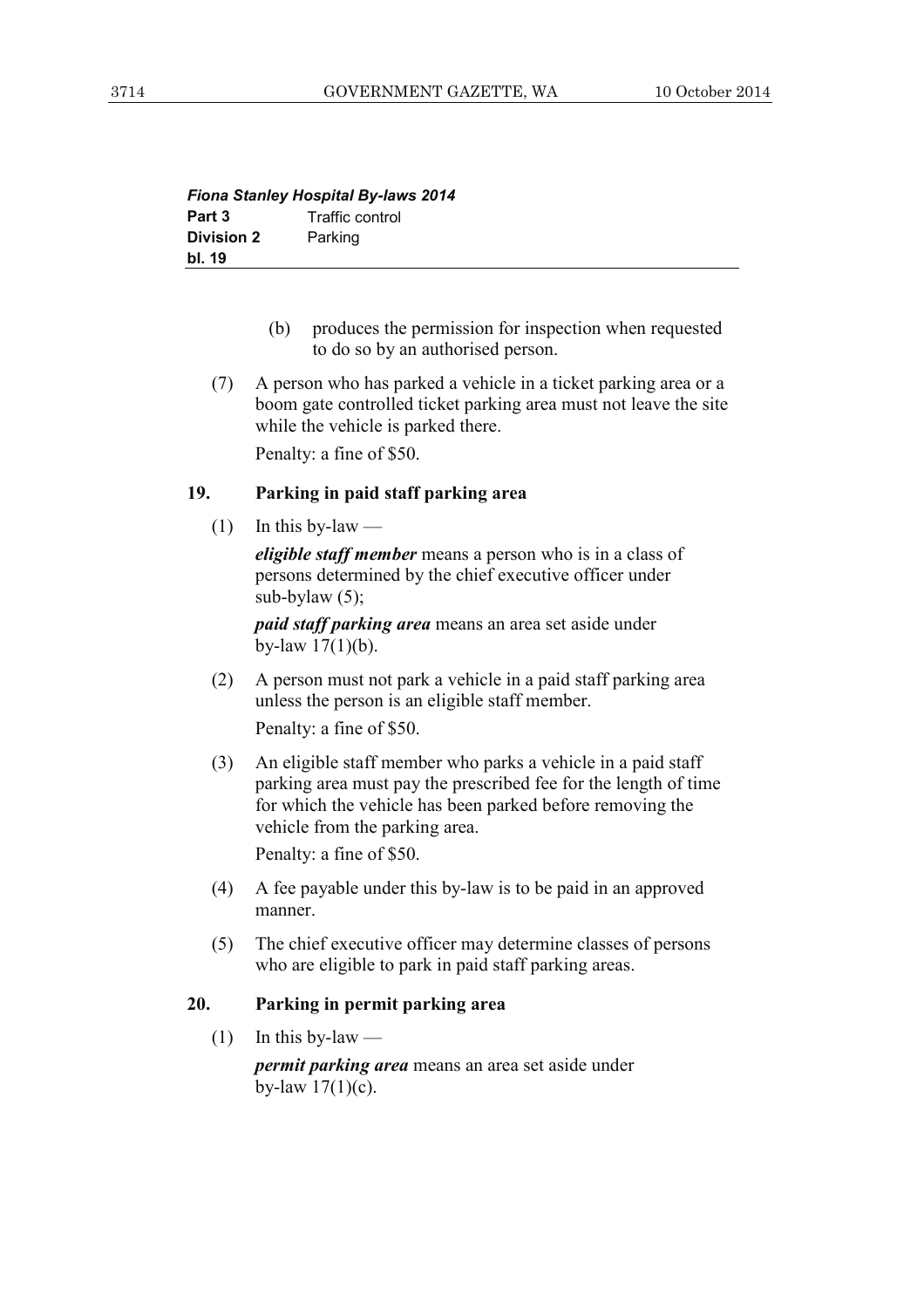| <b>Fiona Stanley Hospital By-laws 2014</b> |                 |  |
|--------------------------------------------|-----------------|--|
| Part 3                                     | Traffic control |  |
| <b>Division 2</b>                          | Parking         |  |
| bl. 21                                     |                 |  |

- (2) A person must not park a vehicle in a permit parking area unless —
	- (a) the person holds a parking permit of the class (if any) for which the area is set aside; and
	- (b) the person parks the vehicle in accordance with that permit; and
	- (c) the permit is displayed in or on the vehicle in the manner specified in the permit.

Penalty: a fine of \$50.

#### **21. Parking permits**

- (1) The chief executive officer may determine classes of parking permits and the eligibility criteria for each class of parking permit.
- (2) An authorised person may grant parking permits of such classes and subject to any conditions the authorised person thinks fit.
- (3) Without limiting sub-bylaw (2) a parking permit may be subject to conditions relating to all or any of the following —
	- (a) the vehicle, vehicles, or kind of vehicles, to which it relates;
	- (b) the areas in which the permit holder is permitted to park;
	- (c) the times during which, or period of time for which, the permit holder is permitted to park;
	- (d) the number of persons who must be in the vehicle at the time it arrives at, or departs from, the site.
- (4) A parking permit
	- (a) takes effect on the day specified in it; and
	- (b) remains in effect for the period specified in it, unless it is cancelled before the end of that period.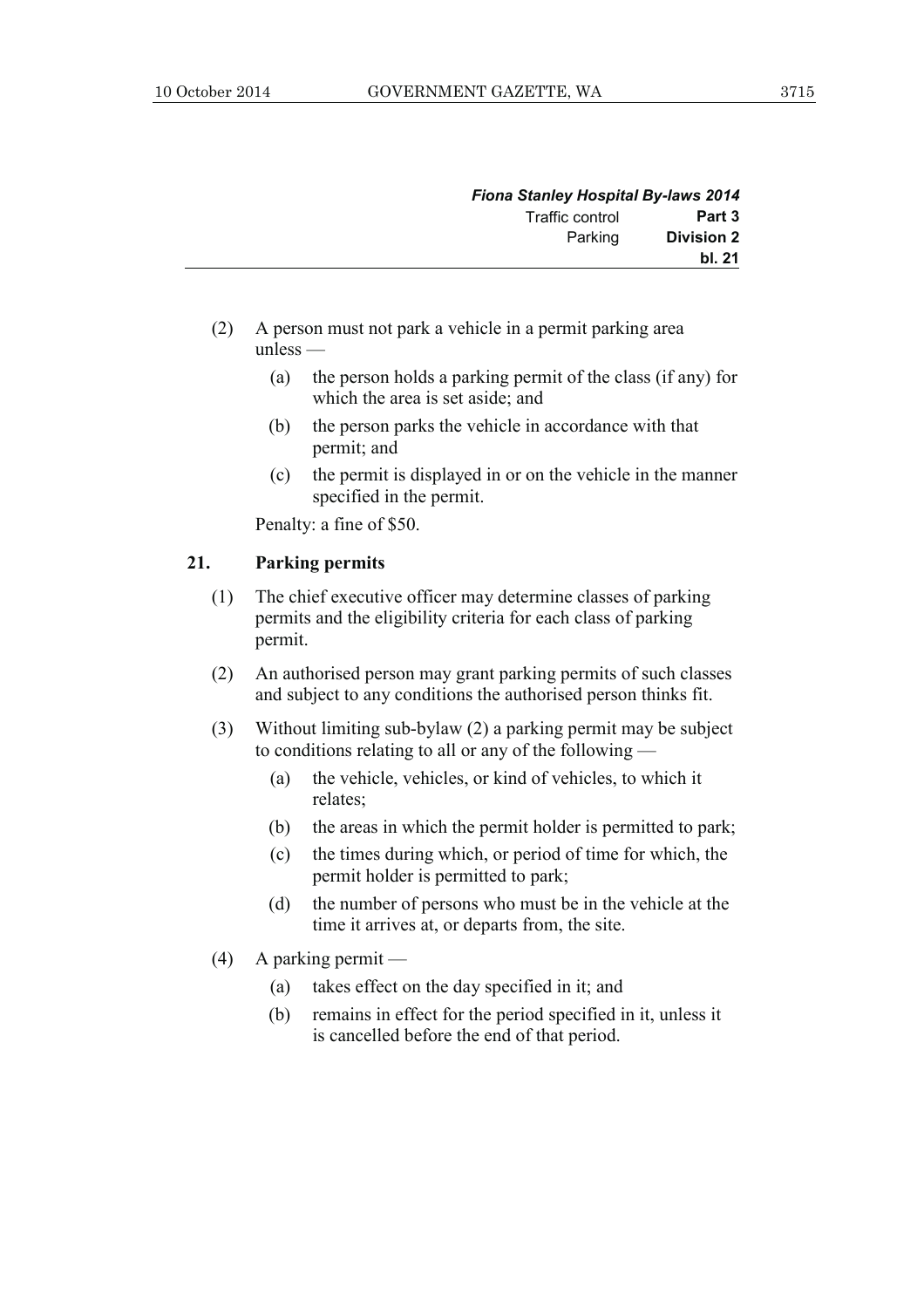| <b>Fiona Stanley Hospital By-laws 2014</b> |                 |  |  |
|--------------------------------------------|-----------------|--|--|
| Part 3                                     | Traffic control |  |  |
| <b>Division 2</b>                          | Parking         |  |  |
| bl. 22                                     |                 |  |  |

 (5) If the holder of a parking permit of a particular class ceases to satisfy any of the eligibility criteria for that class of permit, the permit holder must notify an authorised person. Penalty: a fine of \$50.

## **22. Application for parking permit**

- (1) A person may apply to an authorised person for the grant of a parking permit.
- (2) An application must be made in writing in an approved form.
- (3) An applicant must provide the authorised person with any additional information or document that the authorised person asks for.
- (4) If an applicant does not comply with the requirements of this by-law the authorised person may decline to deal with the application and is to advise the applicant accordingly.
- (5) An applicant or other person must not give information in relation to an application that the person knows to be —
	- (a) false or misleading in a material particular; or
	- (b) likely to deceive in a material way.

Penalty: a fine of \$50.

#### **23. Fees for parking permits**

- (1) The prescribed fee is payable for a parking permit.
- (2) The chief executive officer may waive the prescribed fee for a parking permit in a case where the chief executive officer, or an authorised person, believes that there are proper grounds for doing so.
- (3) An authorised person must not grant a parking permit unless at the time it is granted —
	- (a) the applicant pays the fee in full for the whole of the period for which the permit is to be in force; or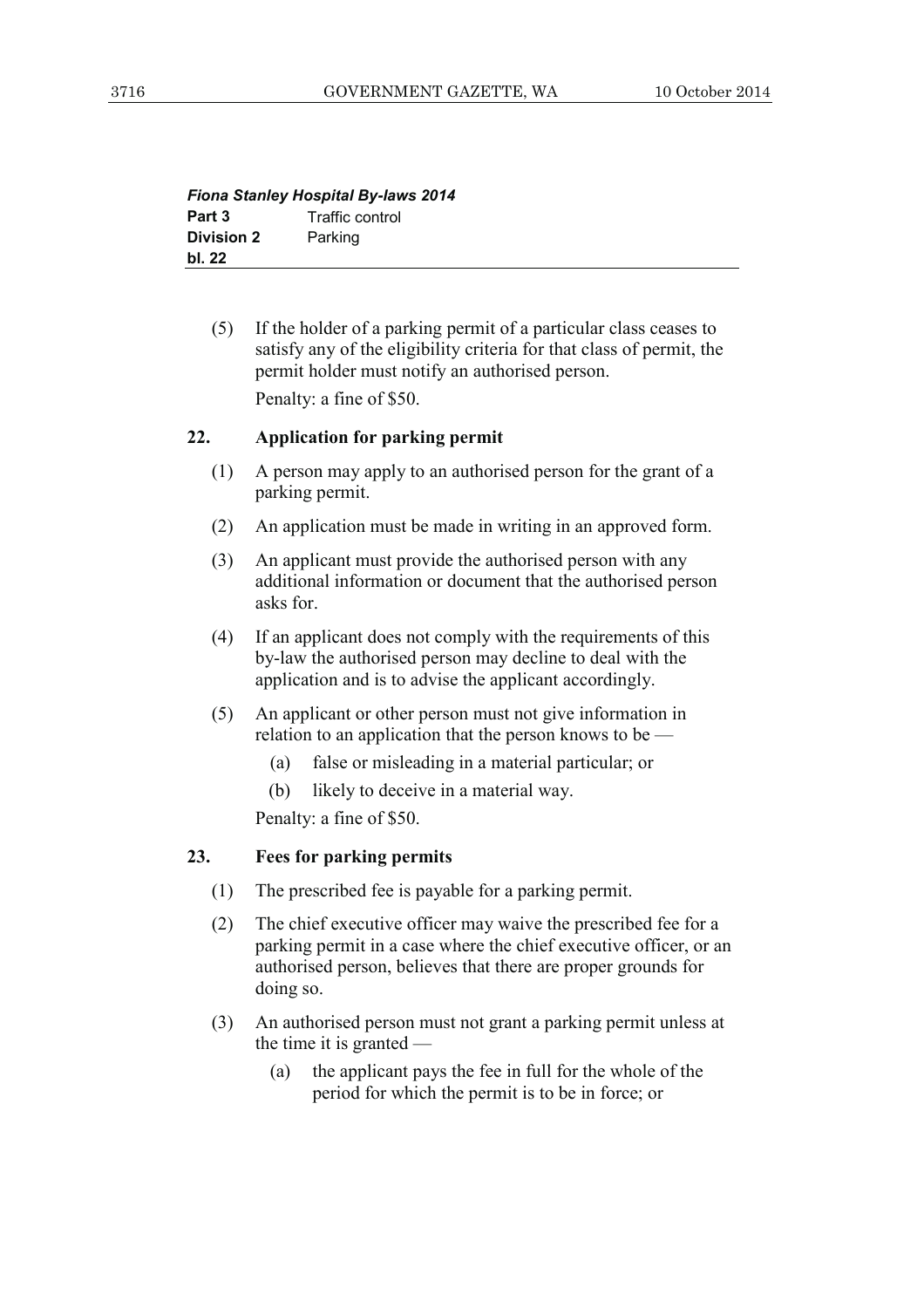| <b>Fiona Stanley Hospital By-laws 2014</b> |                 |  |
|--------------------------------------------|-----------------|--|
| Part 3                                     | Traffic control |  |
| <b>Division 2</b>                          | Parking         |  |
| bl. 24                                     |                 |  |

- (b) the authorised person is satisfied that arrangements are in place for the fee to be paid by the applicant in fortnightly payments made by way of payroll deduction; or
- (c) the authorised person is satisfied that the fee for the permit has been or will be paid by the applicant in any other approved manner; or
- (d) the fee for the permit has been waived.

## **24. Cancellation of parking permit**

- (1) There are grounds for cancelling a parking permit if
	- (a) in the case of a permit holder who pays the fee for the permit as described in by-law  $23(3)(b)$  or  $(c)$  — the permit holder fails to make a payment when it is due; or
	- (b) the permit holder fails to comply with a condition on the permit; or
	- (c) the permit holder breaches any of the by-laws in this Part; or
	- (d) the permit was granted in error in consequence of information provided in breach of by-law 22(5); or
	- (e) the permit holder ceases to satisfy any of the eligibility criteria for the relevant class of permit; or
	- (f) the chief executive officer has determined that it is not practicable, for reasons relating to the operation or development of the site, for permits of a class to which the permit belongs to remain in force; or
	- (g) the permit holder requests that the permit be cancelled.
- (2) If an authorised person considers that there are grounds for cancelling a parking permit under sub-bylaw  $(1)(a)$  to  $(e)$ , the authorised person may cancel the permit by giving the permit holder 14 days written notice.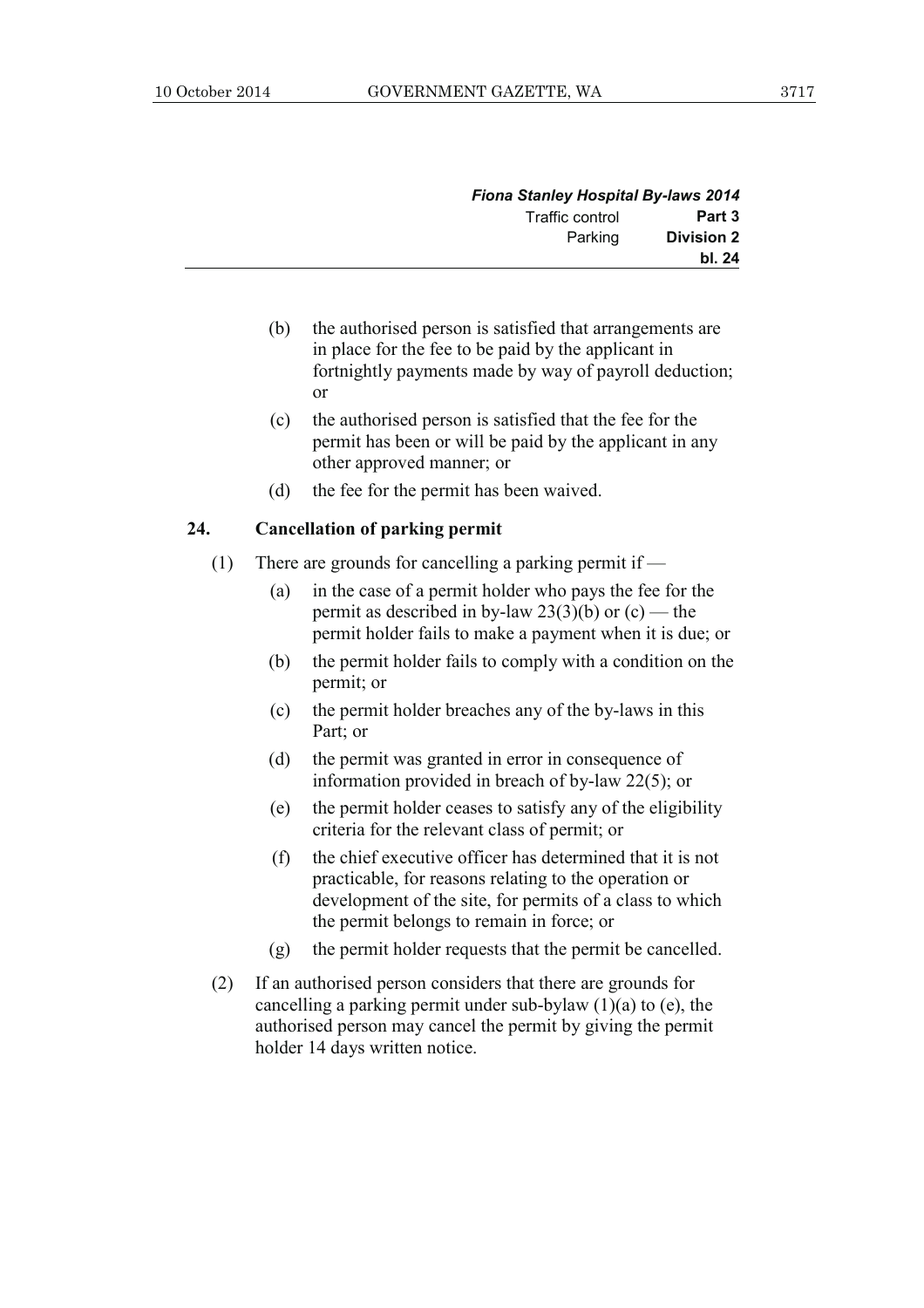| <b>Fiona Stanley Hospital By-laws 2014</b> |                 |  |  |
|--------------------------------------------|-----------------|--|--|
| Part 3                                     | Traffic control |  |  |
| <b>Division 2</b>                          | Parking         |  |  |
| bl. 25                                     |                 |  |  |

- (3) If the chief executive officer has made a determination under sub-bylaw (1)(f) in relation to a class of parking permit, an authorised person may cancel a parking permit in that class by giving the permit holder 60 days written notice.
- (4) If the permit holder requests an authorised person to do so, the authorised person may cancel the permit by giving the permit holder written notice.
- (5) The notice given under this by-law must set out the grounds on which the permit is cancelled.

#### **25. Refund of parking permit fees**

- (1) If a parking permit is cancelled on a ground referred to in by-law  $24(1)(f)$  or (g), the chief executive officer must cause any permit fee paid for any week commencing on or after the day on which the permit is cancelled to be refunded to the permit holder.
- (2) If a parking permit is cancelled on the ground referred to in by-law 24(1)(e) the chief executive officer may cause any permit fee paid for any week commencing on or after the day on which the permit is cancelled to be refunded to the permit holder.
- (3) If an authorised person is satisfied that a permit holder will not park, or has not parked, on the site for a continuous period exceeding 4 weeks, the authorised person may waive the fees payable for the permit for that period.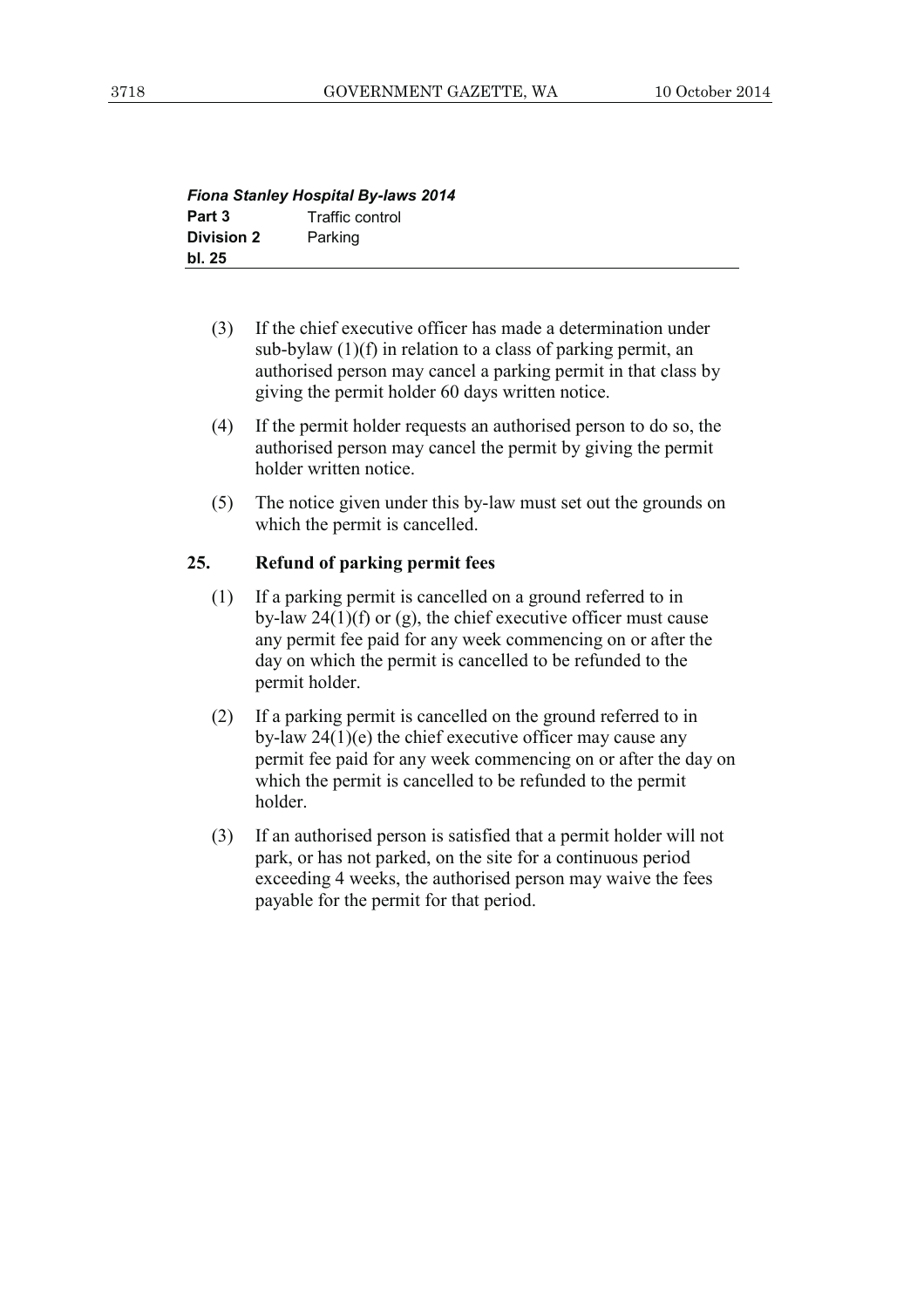**bl. 26**

# **Part 4 — Infringement notices**

#### **26. Terms used**

In this Part —

*alleged offender* includes the registered owner of a vehicle to which an infringement notice is attached;

*infringement notice* means an infringement notice under by-law 27;

*modified penalty* means a penalty prescribed in Schedule 2 for an offence under Part 3 or 4.

# **27. Infringement notices**

- (1) An authorised person who has reason to believe that a person has committed an offence under Part 3 or this Part may, within 28 days after the alleged offence is believed to have been committed, give an infringement notice to the alleged offender.
- (2) An infringement notice may be given to an alleged offender by delivering it to the alleged offender or by attaching it to the vehicle involved in the commission of the alleged offence.
- (3) An infringement notice is to be in the form of Form 1 in Schedule 3 and in every case, is to —
	- (a) contain a description of the alleged offence; and
	- (b) advise that if the alleged offender does not wish to have the alleged offence heard and determined by a court, the amount of money specified in the notice as being the modified penalty for the offence may be paid to an authorised person, other than the authorised person who issued the infringement notice, within a period of 28 days after the giving of the notice.
- (4) In an infringement notice the amount specified as being the modified penalty for the offence referred to in the notice is to be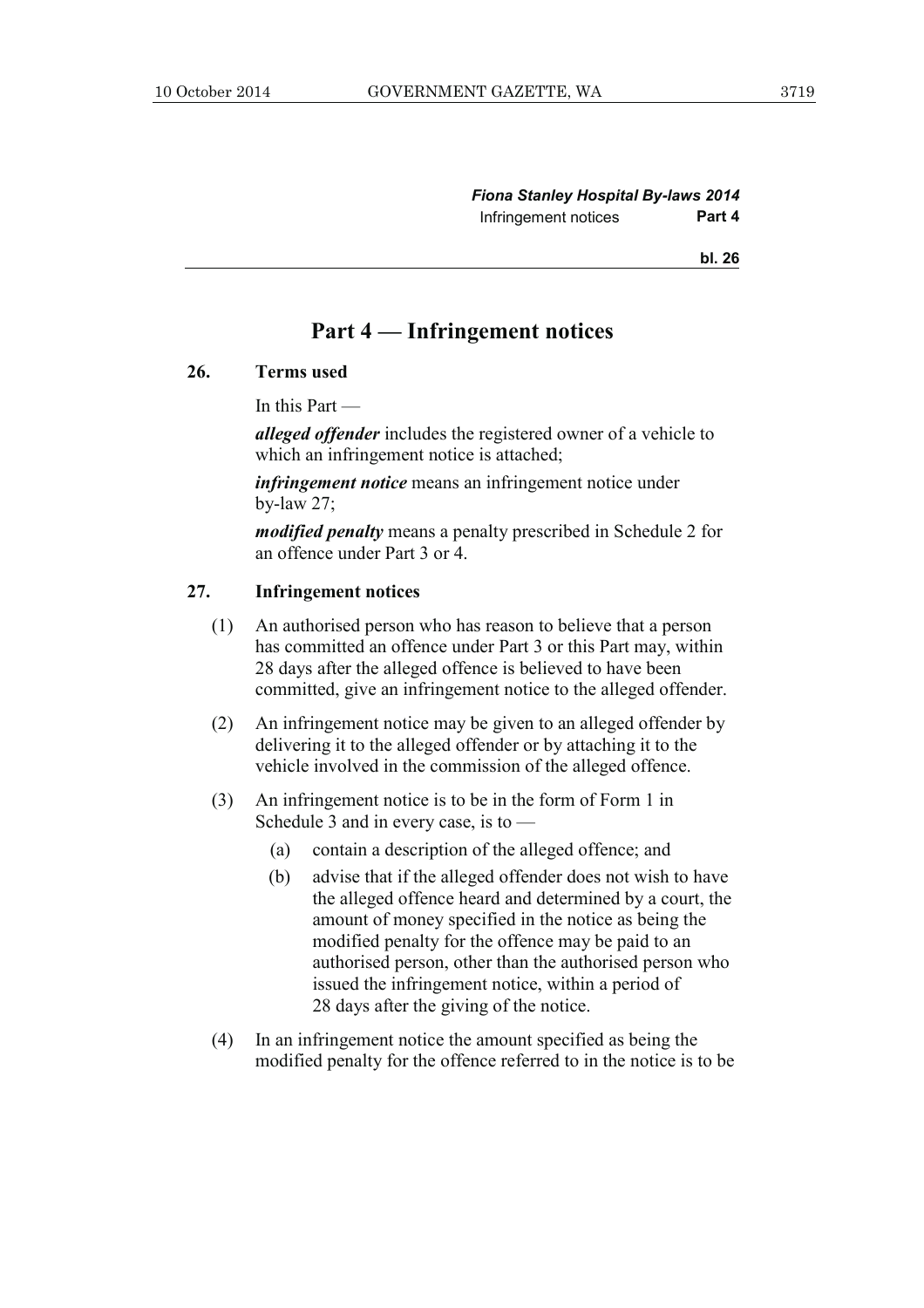## *Fiona Stanley Hospital By-laws 2014*  **Part 4 Infringement notices**

**bl. 28**

the amount that was the modified penalty at the time the alleged offence is believed to have been committed.

- (5) An authorised person other than the authorised person who issued an infringement notice in a particular case, may extend the period of 28 days within which the modified penalty may be paid and the extension may be allowed whether or not the period of 28 days has elapsed.
- (6) If the modified penalty specified in an infringement notice has been paid within 28 days or such further time as is allowed and the notice has not been withdrawn, the bringing of proceedings and the imposition of penalties are prevented to the same extent as they would be if the alleged offender had been convicted by a court of, and punished for, the alleged offence.
- (7) Payment of a modified penalty is not to be regarded as an admission for the purposes of any proceedings, whether civil or criminal.

## **28. Withdrawal of infringement notice**

- (1) An authorised person other than the authorised person who issued an infringement notice in a particular case, may, whether or not the modified penalty has been paid, withdraw an infringement notice by delivering to the alleged offender a notice in the form of Form 2 in Schedule 3 stating that the infringement notice has been withdrawn.
- (2) If an infringement notice is withdrawn after the modified penalty has been paid, the amount is to be refunded.

# **29. Authorised persons to have certificate**

 (1) The chief executive officer is to issue to each person who may issue an infringement notice a certificate stating that the person is so authorised.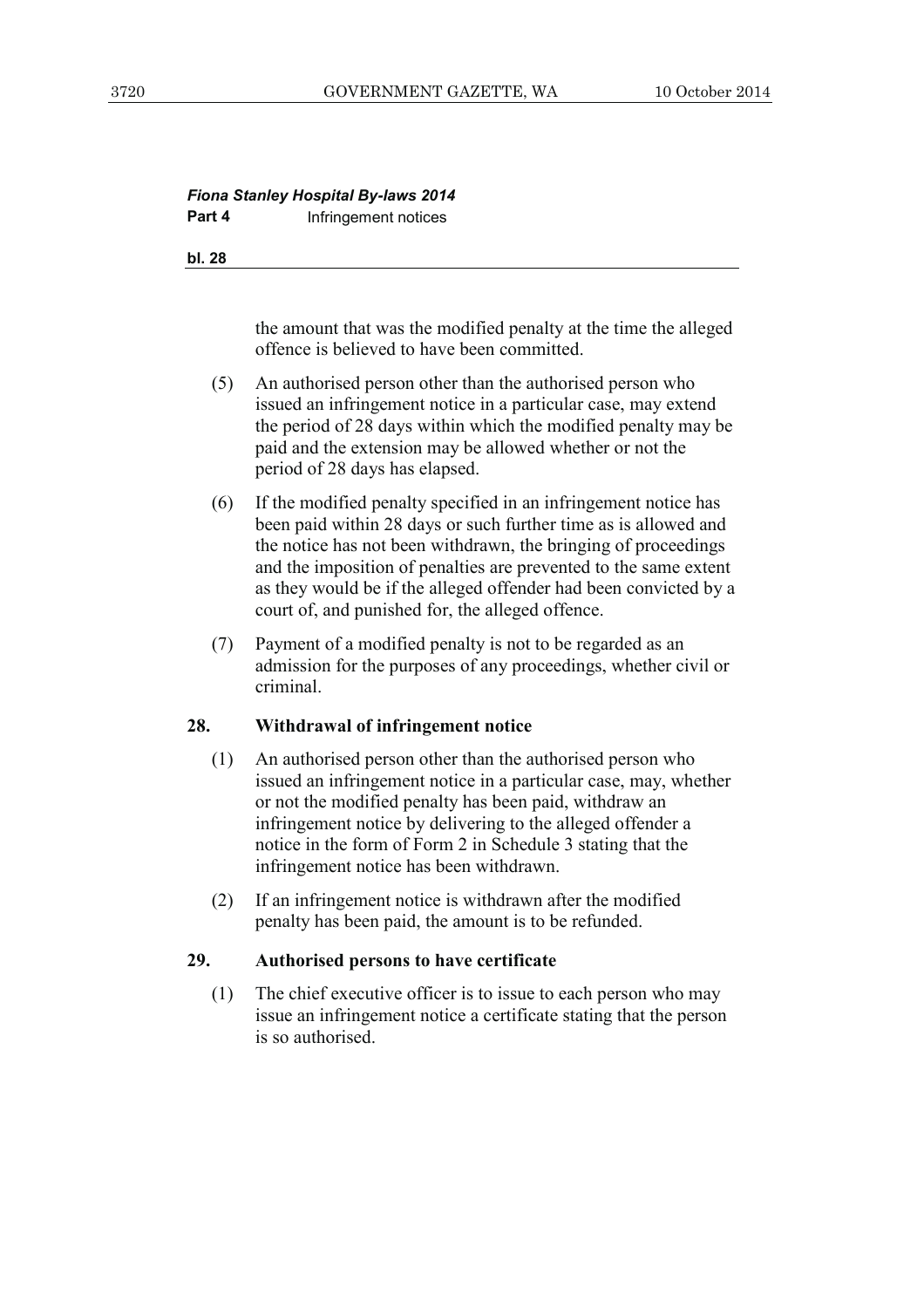#### **bl. 30**

- (2) The person to whom an authorised person has given, or is about to give, an infringement notice may require the authorised person to produce the certificate referred to in sub-bylaw (1).
- (3) The authorised person must comply with a request under sub-bylaw(2).

## **30. Authorised persons only to endorse or alter infringement notices**

 A person must not endorse or alter an infringement notice unless the person is an authorised person. Penalty: a fine of \$50.

#### **31. Restriction on removal of infringement notices**

 A person must not remove an infringement notice that is attached to a vehicle unless the person is —

- (a) the driver, registered owner or person in charge of the vehicle; or
- (b) an authorised person.

Penalty: a fine of \$50.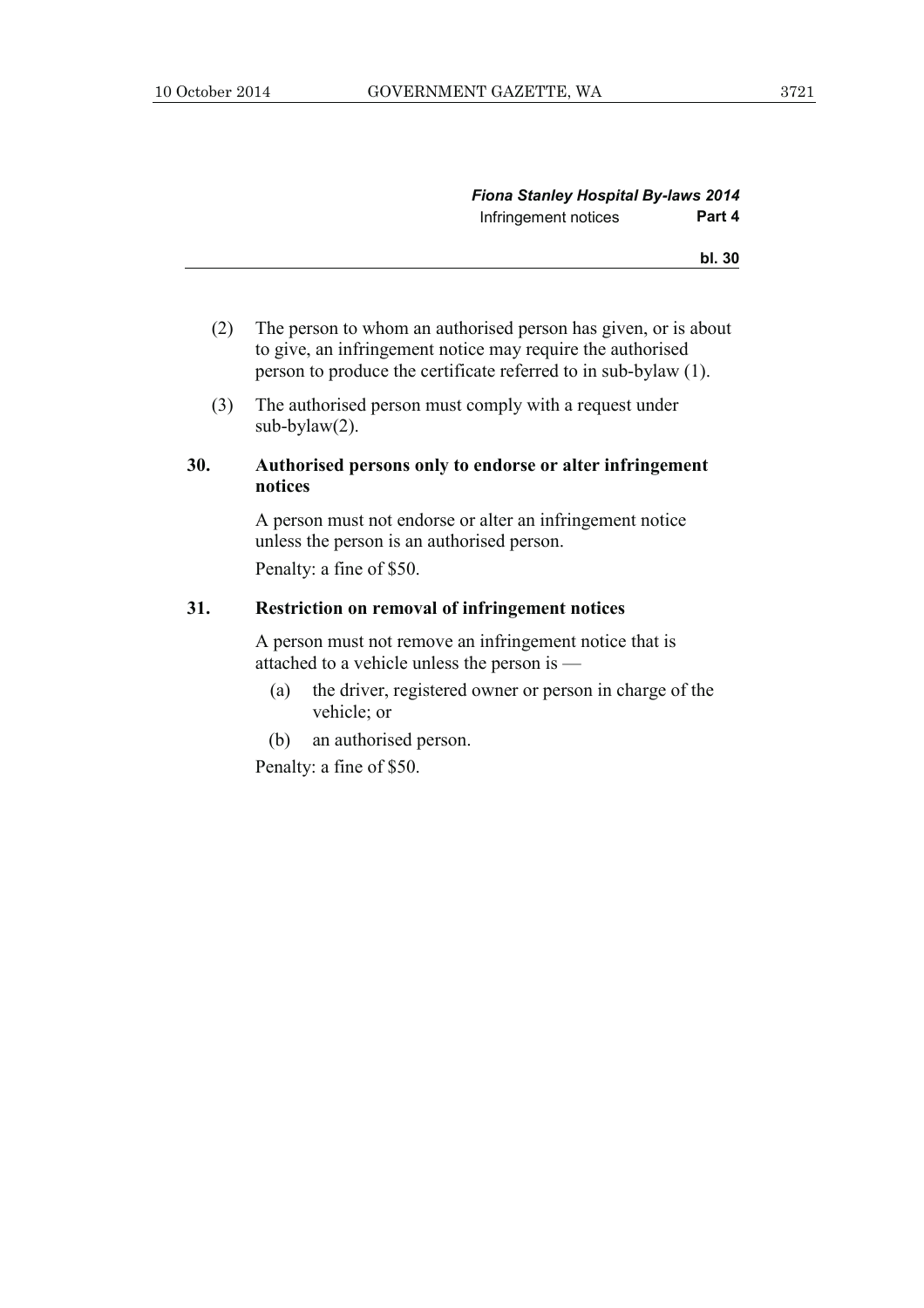#### *Fiona Stanley Hospital By-laws 2014*  **Part 5** General

**bl. 32**

# **Part 5 — General**

#### **32. Removal of vehicles**

- (1) The chief executive officer or an authorised person may order that a vehicle be removed to a storage place on or off the site if  $it -$ 
	- (a) is parked in contravention of these by-laws; or
	- (b) has been left on the site for more than 3 days.
- (2) The chief executive officer or an authorised person may order that a vehicle be removed immediately to a storage place on or off the site if it  $-$ 
	- (a) is parked in contravention of these by-laws; and
	- (b) is obstructing other vehicles or activities of the Hospital.
- (3) An authorised person may take such action as is reasonably necessary for the purposes of removing a vehicle under this by-law, by way of unlocking, driving, towing or otherwise causing the removal of the vehicle.
- (4) The board may retain possession of a vehicle removed and stored under this by-law until the owner of the vehicle has paid the prescribed fee.

#### **33. Registered owner may be treated as being driver or person in charge of vehicle at time of offence**

- (1) If an offence under these by-laws is alleged to have been committed by the driver or person in charge of a vehicle, the chief executive officer or an authorised person may, by written notice delivered to the registered owner of the vehicle, request the name and address of the driver or person in charge of the vehicle at the time the offence is alleged to have been committed.
- (2) If the registered owner of the vehicle does not supply the requested details to the chief executive officer or the authorised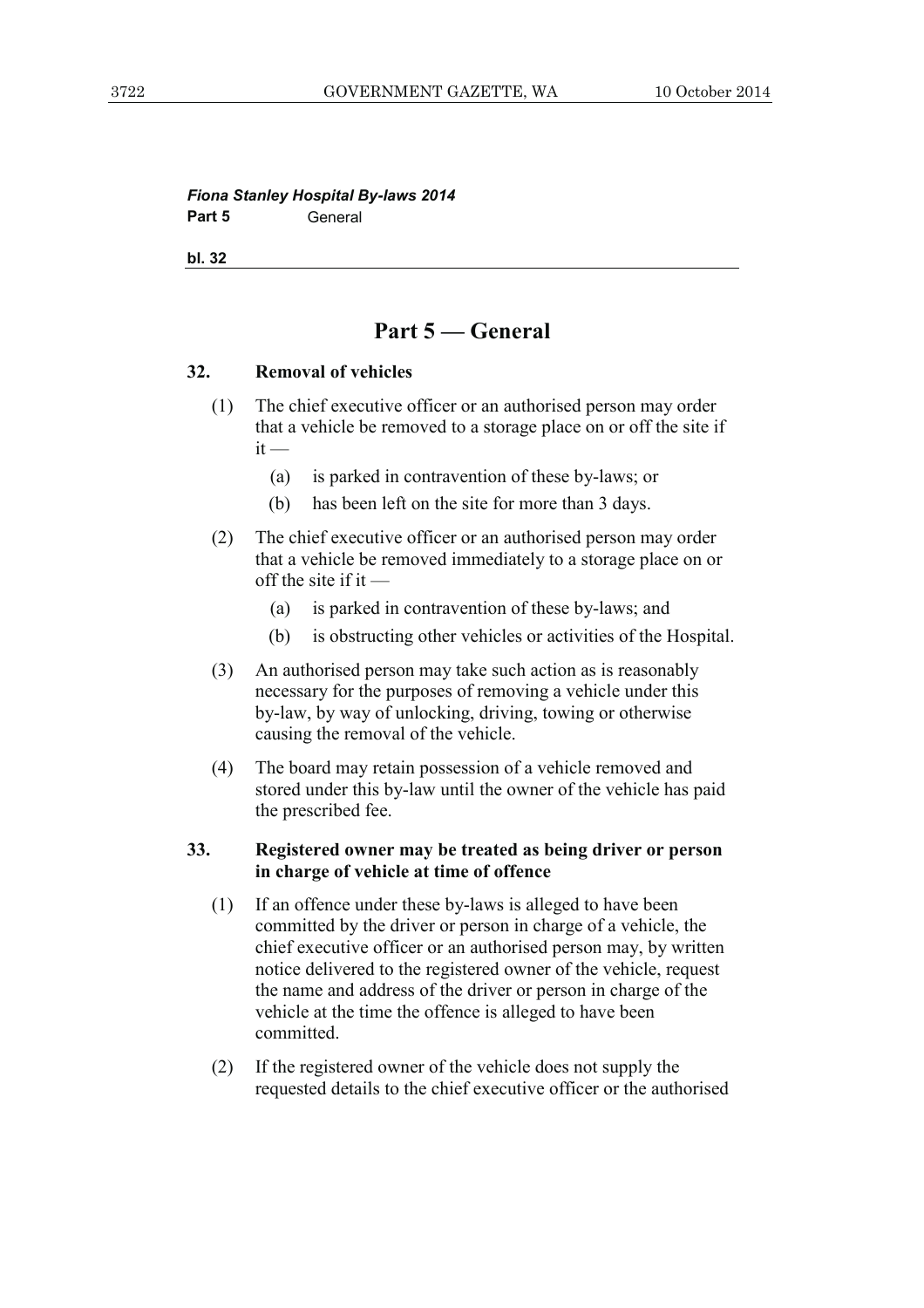| <b>Fiona Stanley Hospital By-laws 2014</b> |        |
|--------------------------------------------|--------|
| General                                    | Part 5 |
|                                            | bl. 34 |

person (as the case may be) within 14 days of the date of receipt of the notice, the registered owner is to be treated as being the driver or the person in charge of the vehicle at the time the offence is alleged to have been committed.

#### **34. Other offences**

A person must not —

- (a) intentionally obstruct an officer or servant of the board in the discharge of his or her duty under these by-laws; or
- (b) remove, damage, deface or misuse a sign.

Penalty: a fine of \$50.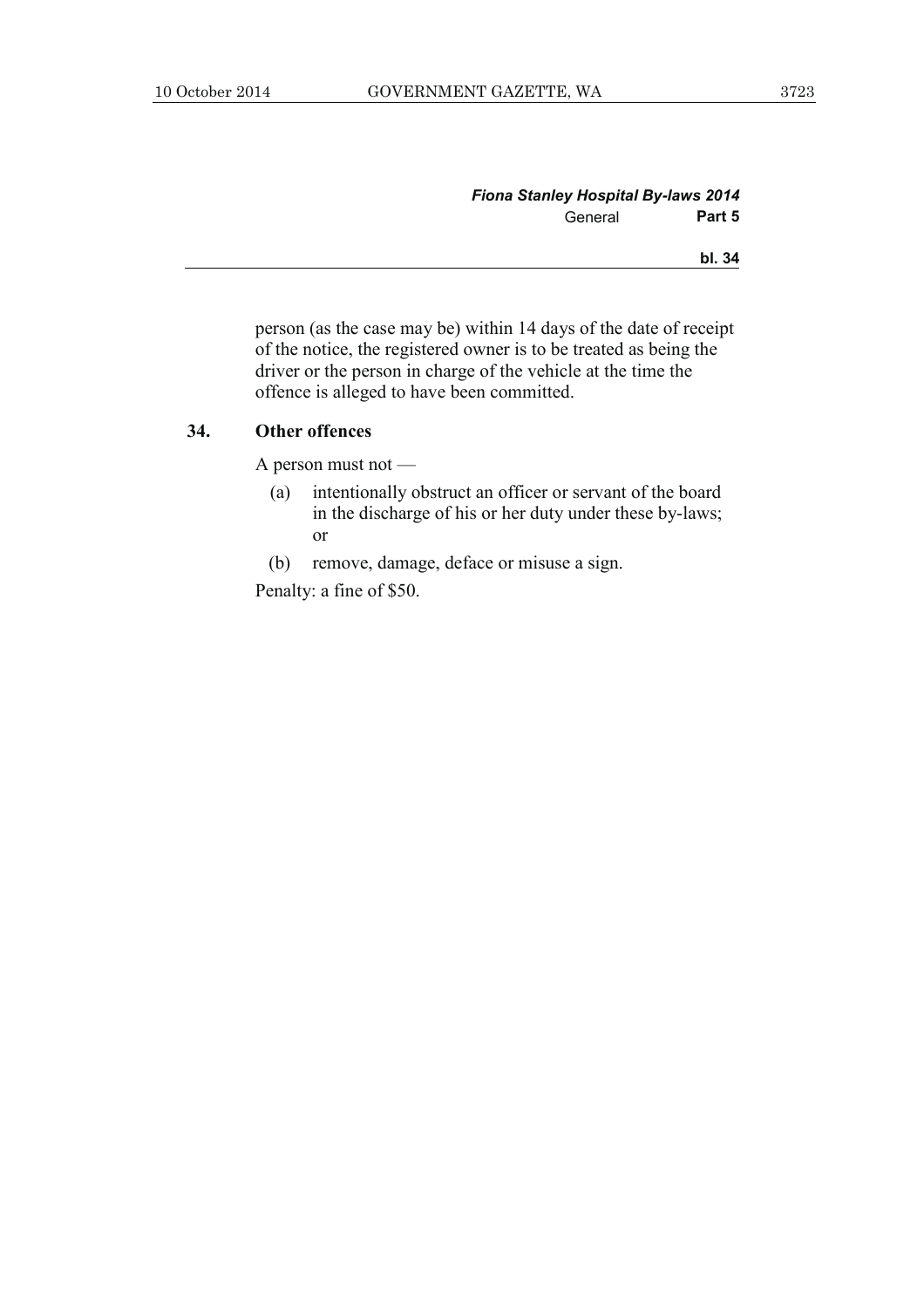# *Fiona Stanley Hospital By-laws 2014*  **Schedule 1** Fees

# **Schedule 1 — Fees**

|                   |                                                                                                                                                       | [bl. 18, 19, 23 and 32]                                      |
|-------------------|-------------------------------------------------------------------------------------------------------------------------------------------------------|--------------------------------------------------------------|
| <b>By-law</b>     |                                                                                                                                                       | Fee                                                          |
| 18(2)<br>or $(5)$ | Ticket parking                                                                                                                                        | \$2.00 per hour<br>up to a<br>maximum of<br>$$10.00$ per day |
| 19(3)             | Paid staff parking                                                                                                                                    | \$3.60 per day                                               |
| 23(1)             | Parking permit                                                                                                                                        | No fee                                                       |
| 32(4)             | Removal and storage of vehicle —                                                                                                                      |                                                              |
|                   | basic fee<br>(a)<br>plus                                                                                                                              | \$140.00                                                     |
|                   | if vehicle is stored for more<br>(b)<br>than 24 hours $-$ for each<br>7 days or part of 7 days for<br>which vehicle is stored after<br>first 24 hours | \$10.00                                                      |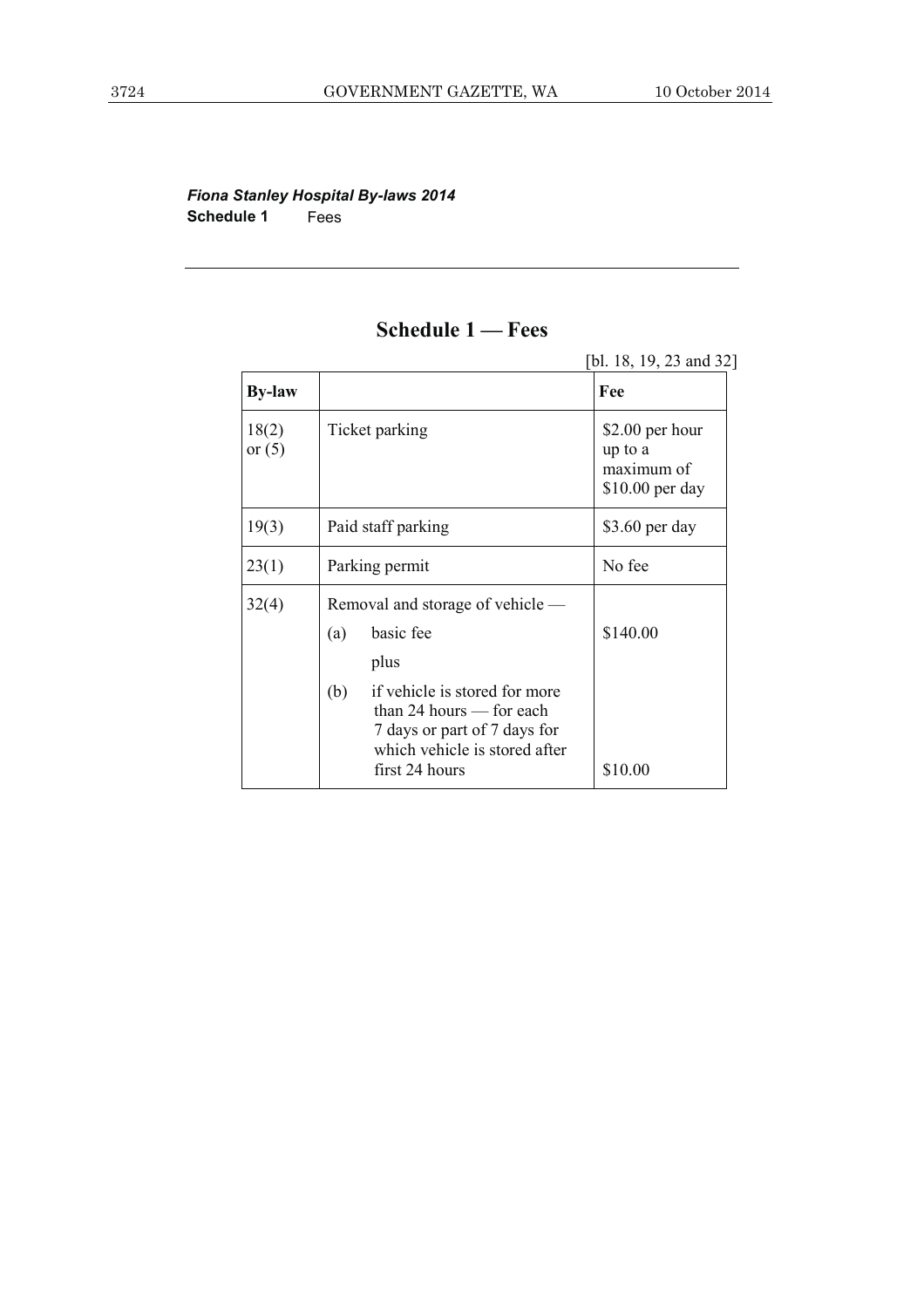*Fiona Stanley Hospital By-laws 2014*  Infringement notices and modified penalties **Schedule 2**

# **Schedule 2 — Infringement notices and modified penalties**

|               |                                                                                                       | [bl. 27]                   |
|---------------|-------------------------------------------------------------------------------------------------------|----------------------------|
| <b>By-law</b> | <b>Description of offence</b>                                                                         | <b>Modified</b><br>penalty |
|               |                                                                                                       | <b>(\$)</b>                |
| 9(1)          | Driving or bringing vehicle on part of site other<br>than on roadway or parking facility, without     | 40                         |
| 9(2)          | Driving or bringing onto the site, a vehicle with an<br>unladen weight of more than 4 tonnes, without | 20                         |
| 9(3)          | Driving, using or standing on part of site, a vehicle                                                 | 40                         |
| 10            | Disobeying an authorised person's reasonable                                                          | 20                         |
| 11(1)(a)      | Driving in excess of speed limit indicated by speed                                                   | 40                         |
| 11(1)(b)      |                                                                                                       | 40                         |
| 12            | Failing to give way when entering parking facility                                                    | 20                         |
| 13(a)         | Driving on site for giving or receiving                                                               | 20                         |
| 13(b)         |                                                                                                       | 10                         |
| 14            | Parking vehicle on site not in parking space                                                          | 40                         |
| 15            |                                                                                                       | 45                         |
| 15            | Parking, standing or moving vehicle on site                                                           | 40                         |
| 16(3)         | Parking, standing or moving vehicle in parking<br>space or parking facility contrary to sign          | 40                         |
| 18(2)(a)      | Parking in ticket parking area without purchasing                                                     | 30                         |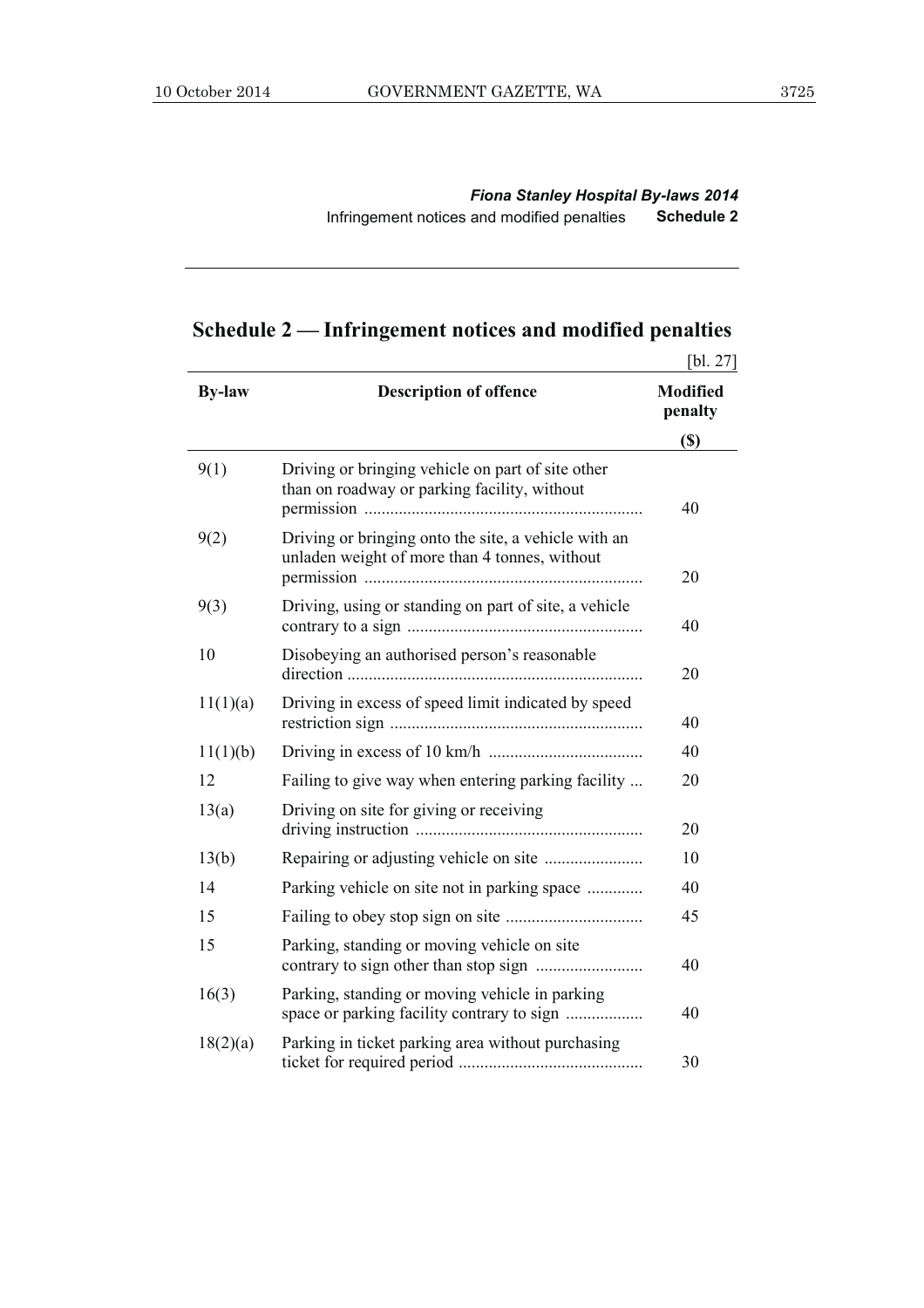# *Fiona Stanley Hospital By-laws 2014*

**Schedule 2** Infringement notices and modified penalties

| <b>By-law</b> | <b>Description of offence</b>                                                                          | <b>Modified</b><br>penalty |
|---------------|--------------------------------------------------------------------------------------------------------|----------------------------|
|               |                                                                                                        | $(\$)$                     |
| 18(2)(b)      | Parking in ticket parking area without displaying                                                      | 30                         |
| 18(4)         | Parking in boom gate controlled ticket parking                                                         | 30                         |
| 18(5)         | Removing vehicle from boom gate controlled<br>ticket parking area without paying prescribed fee        | 30                         |
| 18(7)         | Parking vehicle in ticket parking area or boom gate<br>controlled ticket parking area and leaving site | 30                         |
| 19(2)         | Parking in paid staff parking area when not an                                                         | 45                         |
| 19(3)         | Failing to pay before leaving paid staff parking                                                       | 20                         |
| 20(2)         | Unlawfully parking in permit parking area                                                              | 45                         |
| 30            | Unauthorised person endorsing or altering                                                              | 20                         |
| 31            | Removing infringement notice when not                                                                  | 20                         |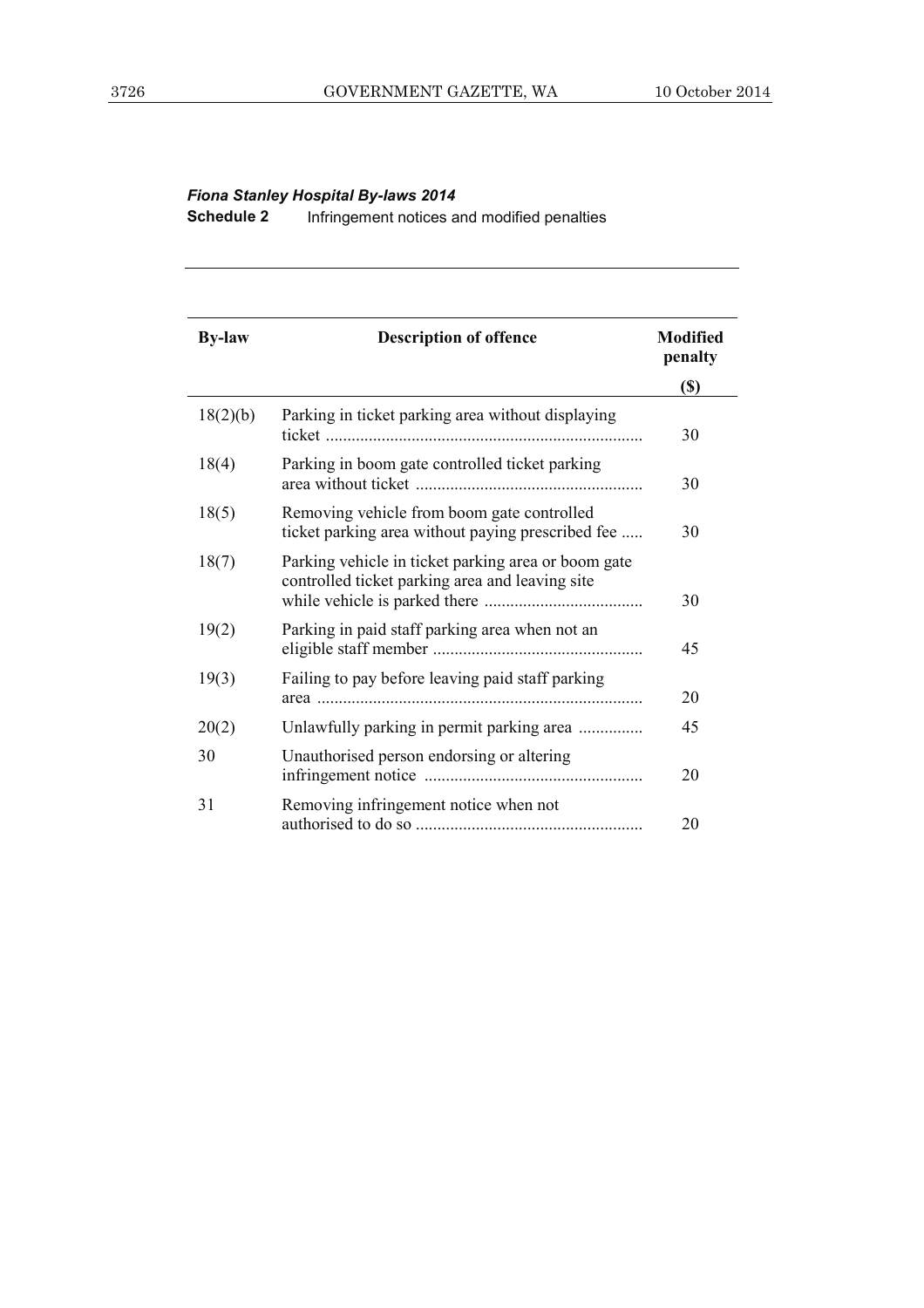# **Schedule 3 — Forms**

[bl. 27 and 28]

**Form 1: Infringement notice (by-law 27)** 

Government of Western Australia

Department of Health

Metropolitan Access and Parking Department

*Fiona Stanley Hospital By-laws 2014* 

| Infringement no. | Date | Time |
|------------------|------|------|
| Officer ID       |      |      |
| Location         |      |      |
| Car Park         |      |      |

#### **Offence**

| Date                                       | Time           |                     |  |  |  |  |
|--------------------------------------------|----------------|---------------------|--|--|--|--|
| By-law clause                              |                |                     |  |  |  |  |
| Description of infringement as per by-laws |                |                     |  |  |  |  |
|                                            |                |                     |  |  |  |  |
|                                            |                |                     |  |  |  |  |
| <b>Modified Penalty</b>                    | If paid before | <b>Full Penalty</b> |  |  |  |  |
|                                            |                |                     |  |  |  |  |

# **Vehicle**

| Reg. no. | <b>State</b> |
|----------|--------------|
|          |              |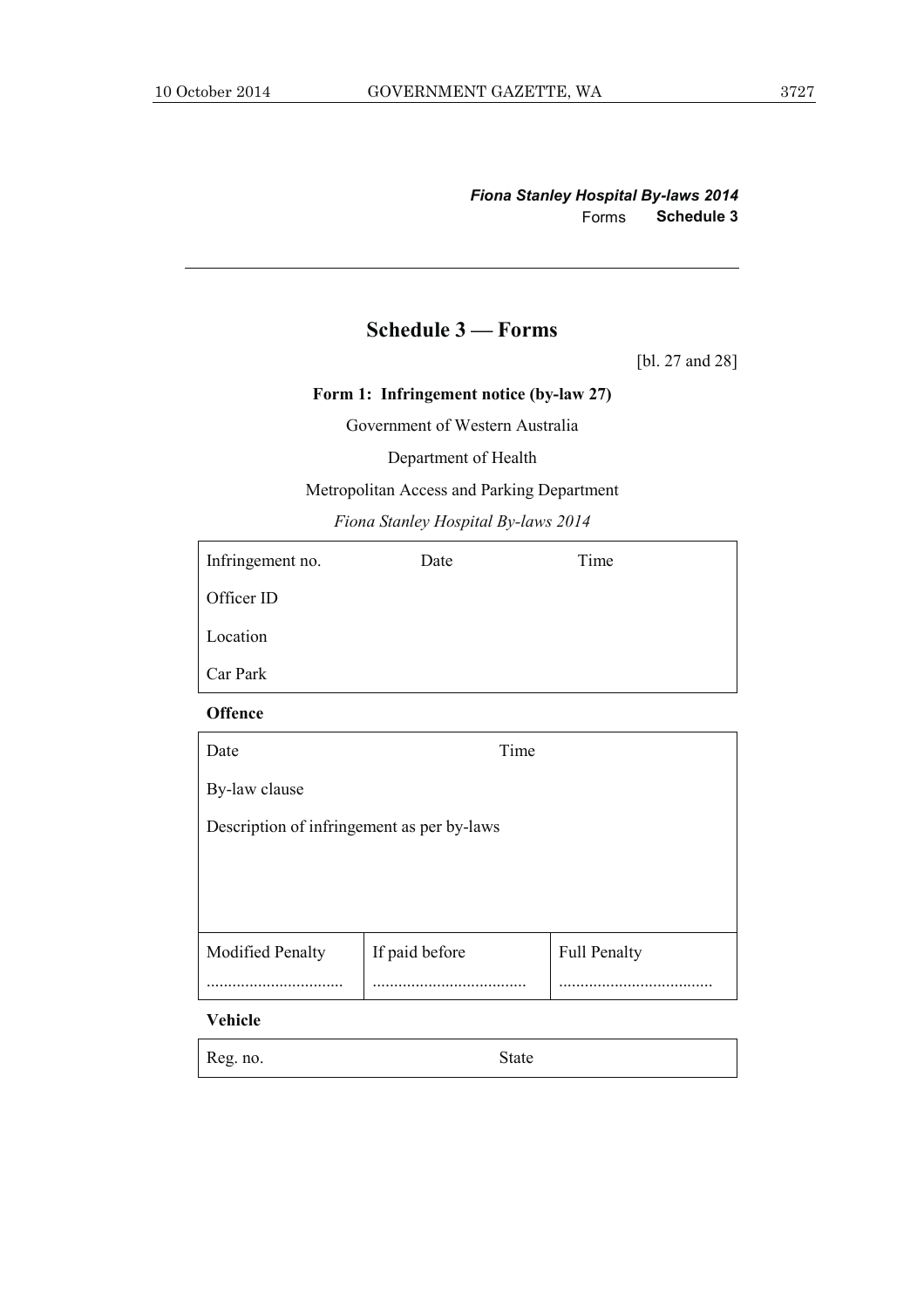# *Fiona Stanley Hospital By-laws 2014*  **Schedule 3** Forms

Billpay Code

Ref.

You have 28 days from when this notice was given to you to pay the modified penalty, declare you were not the driver, dispute the allegation or elect to go to court. If you do not, enforcement proceedings will be taken against you.

See over for full payment options.

#### **Metropolitan Access and Parking**

You must on or before the due date —

#### **Pay the Infringement**

Pay in person at any post office, phone 13 18 16 or go to www.postbillpay.com.au.

By credit card by phoning 1800 753 191.

By cheque or money order made payable to "Metropolitan Access and Parking" and posted to —

Metropolitan Access and Parking PO Box 1135 Osborne Park WA 6916

#### OR

If you were not driving or the owner of the vehicle at the time of the alleged offence — submit a declaration giving the full name and address of the driver or owner. Documentary proof of sale is required if the vehicle was sold prior to the alleged offence.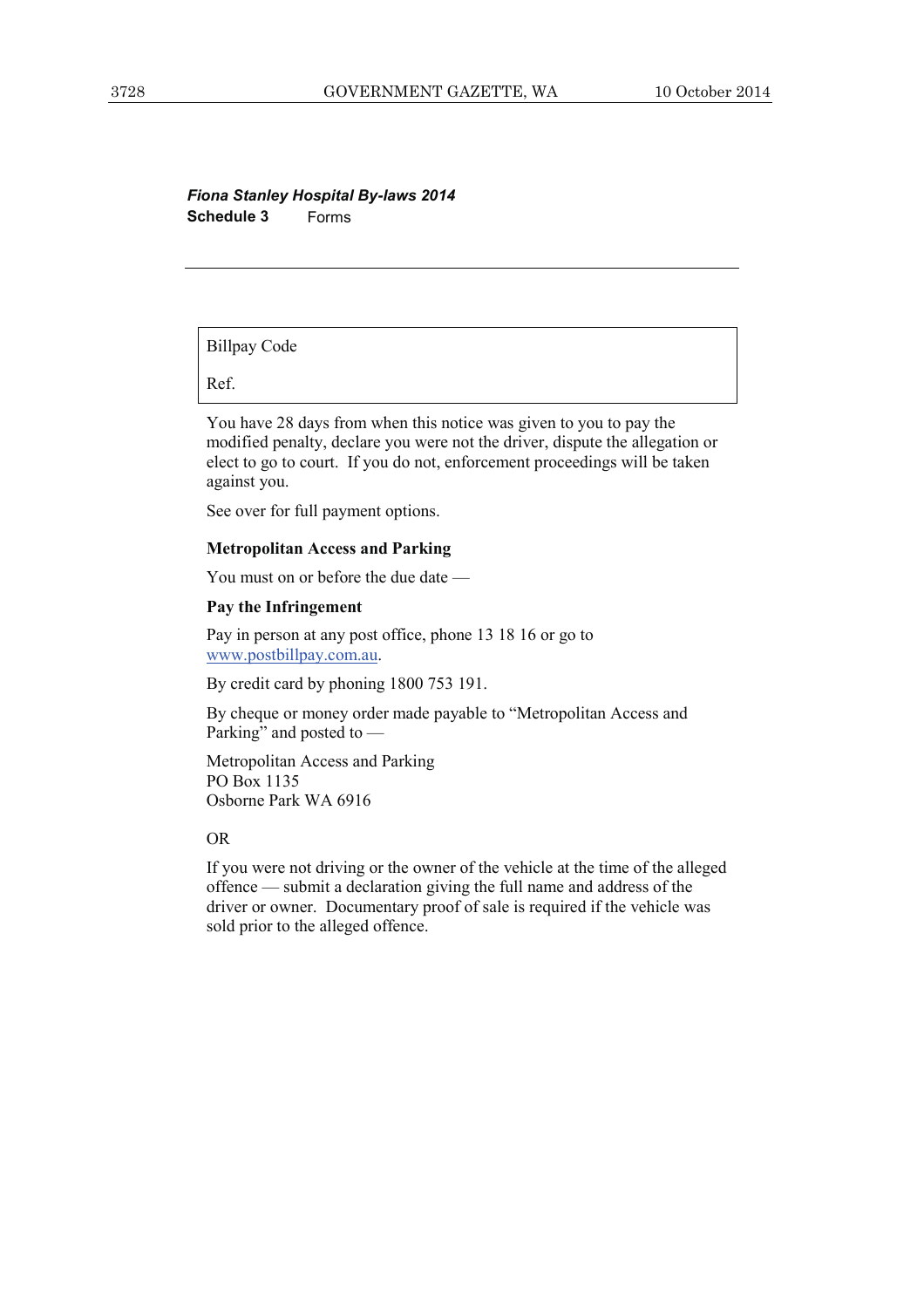*Fiona Stanley Hospital By-laws 2014*  Forms **Schedule 3**

A declaration form is downloadable at —

www.health.wa.gov.au/parking/infringement

OR

Dispute the allegation that you committed the offence — you may first dispute the alleged offence informally in writing at the address below.

OR

**Elect go to court —** fill in below and post to the address below.

If no election is made for an offence —

One reminder notice will be sent (a reminder fee applies).

After that you may (without a court hearing) be convicted of the offence and the unpaid fee amount will be your fine. Court costs will be added.

I, .................................................................................................................. of ................................................................................................................. ............................................................................... Post code ..................... Elect to attend court in relation to the alleged offence. Dated ............................... Signed ...............................................................

If enforcement proceedings are taken against you, your driver's licence and/or vehicle licence may be suspended until you pay the modified penalty and expenses or you elect to go to court.

Further information is available at —

www.health.wa.gov.au/parking/infringement or by phoning 1800 753 181 Monday - Friday 8.30 a.m. - 4.00 p.m. or email: parking@health.wa.gov.au or by post: Metropolitan Access and Parking PO Box 1135 Osborne Park WA 6916